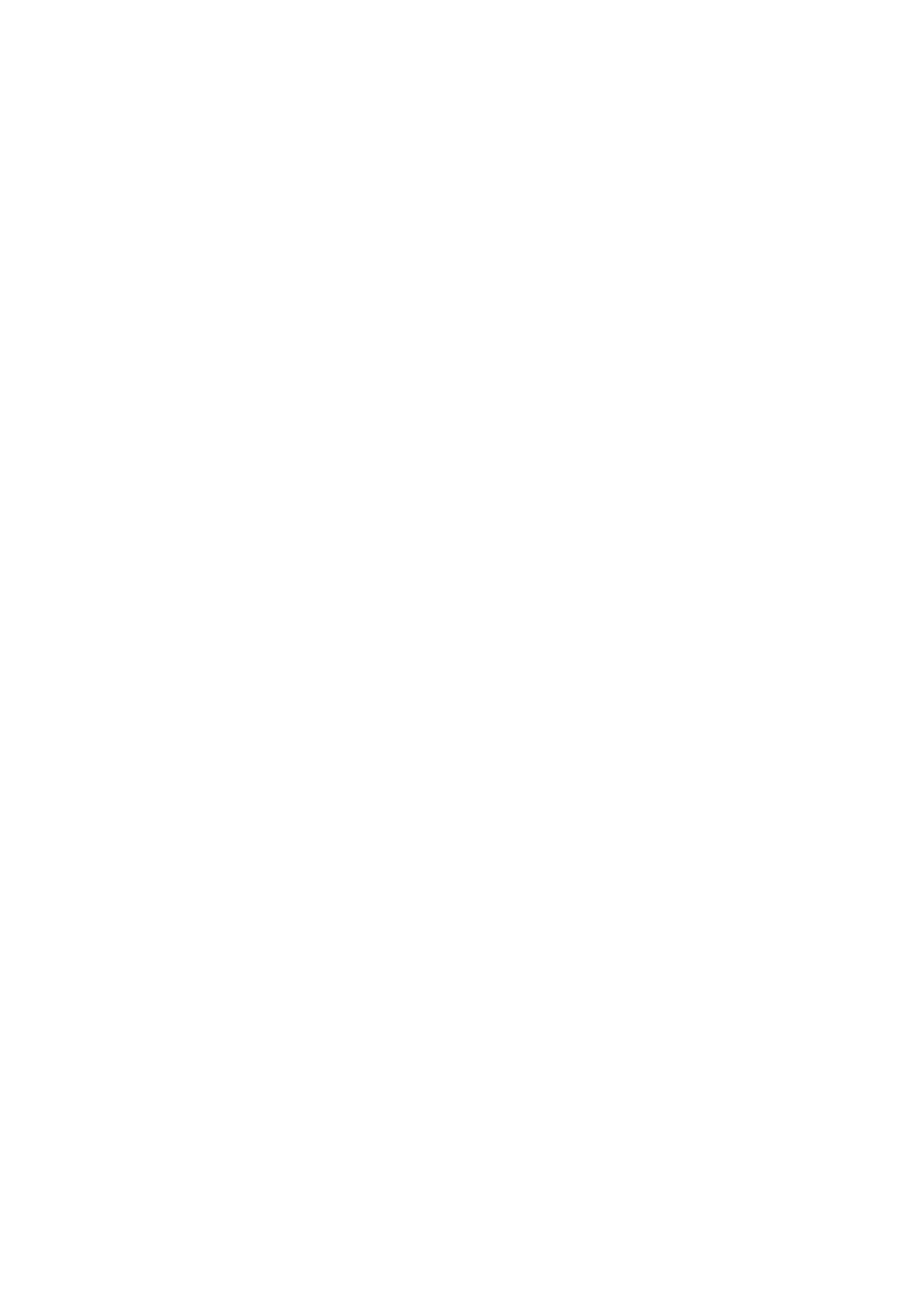#### **Introduction**

In 1947 and in the midst of India gaining its independence, American President Harry S. Truman quipped that he could scarcely imagine 'anyone thinking India was important' and admitted that his image of the South Asian giant was of a country 'jammed with poor people and cows wandering around the streets, witch doctors, and people sitting on hot coals.'2 Two years later, the National Security Council conducted its first evaluation of India's importance and concluded that an alliance with the 300 million Indians living near the 'margins of subsistence' would encumber rather than enhance America's strategic position.<sup>3</sup>

Some six decades later, India is emerging as a genuine great Asian power. According to the investment bank Goldman Sachs, the Indian economy will quadruple in size from 2007 to 2020, and will surpass the size of the US economy to be second only to China's by 2043.<sup>4</sup> Growth per annum in the once economically anaemic country has averaged around 7.5% since the early 1990s, reaching 9% for the past three years. Despite the current global downturn, growth will still likely reach 7–8% in 2010.

The country also has the second largest military in the world behind China. Its navy, the world's fifth largest, is growing rapidly, is highly professional, and includes the British built aircraft carrier *INS Viraat* amongst a fleet of 57 surface combatants. New Delhi is constructing indigenously designed aircraft carriers, has plans to construct its own nuclear-powered carriers in the near future, and boasts a home built and designed nuclear powered submarine.5 Military spending has been increasing at around 10% each year and is currently US\$26.6 billion<sup>6</sup>—all driven by the ambition to develop a sphere of influence that extends across 'the entire maritime swath from [the] western Pacific Ocean through the Straits of Malacca into the Indian Ocean.'7

In addition to the impressive rise in India's 'hard power' capabilities, New Delhi has been putting much greater emphasis on building the country's 'soft power' since the turn of this century. In a speech in late 2009, the then Indian Minister of State (External Affairs) Shashi Tharoor—and author, journalist, human rights advocate, and candidate for the post of Secretary-General of the United Nations—argued that in today's world, it is not the size of the army that wins but the country that tells the better story, adding that 'India is, and must remain ... the land of the better story.'8

In 'telling a better story,' Dr. Tharoor cited the popularity of Indian television dramas in Afghanistan, Bollywood movies in Senegal, restaurants in the United Kingdom, and the fame of Indian information technology experts around the world as evidence that the world was growing to both *know* and *like* India. Elsewhere, he wrote:

When a bhangra beat is infused into a Western pop record or an Indian choreographer invents a fusion of kathak and ballet; when Indian women sweep the Miss World and Miss Universe contests, or when *Monsoon Wedding* wows the critics and *Lagaan* claims an Oscar nomination; when Indian writers win the Booker or Pulitzer Prizes, India's soft power is enhanced.<sup>9</sup>

The message: by promoting the attractiveness of India's culture, social values, and foreign policies in addition to the country's economic and military might, New Delhi will be better placed to join the rank of Asia's great powers.

This paper examines the concept of 'soft power' as it applies to India. It makes the argument that India's enormous 'soft power' potential in Asia is based on the fact that a rising India (unlike China) complements rather than challenges the preferred strategic, cultural and normative regional order.

However, the paper also argues that in many respects, India's existing 'soft power' is weak and continues to fall short of its potential for two main reasons. First, New Delhi has long neglected 'soft power' as a tool of statecraft and is only beginning to understand the value of 'cultural diplomacy.' Second, and more important, it is doubtful that 'soft power' in any meaningful (i.e. instrumental) sense can exist without formidable **New Delhi has been putting much greater emphasis on building the country's 'soft power' since the turn of this century.**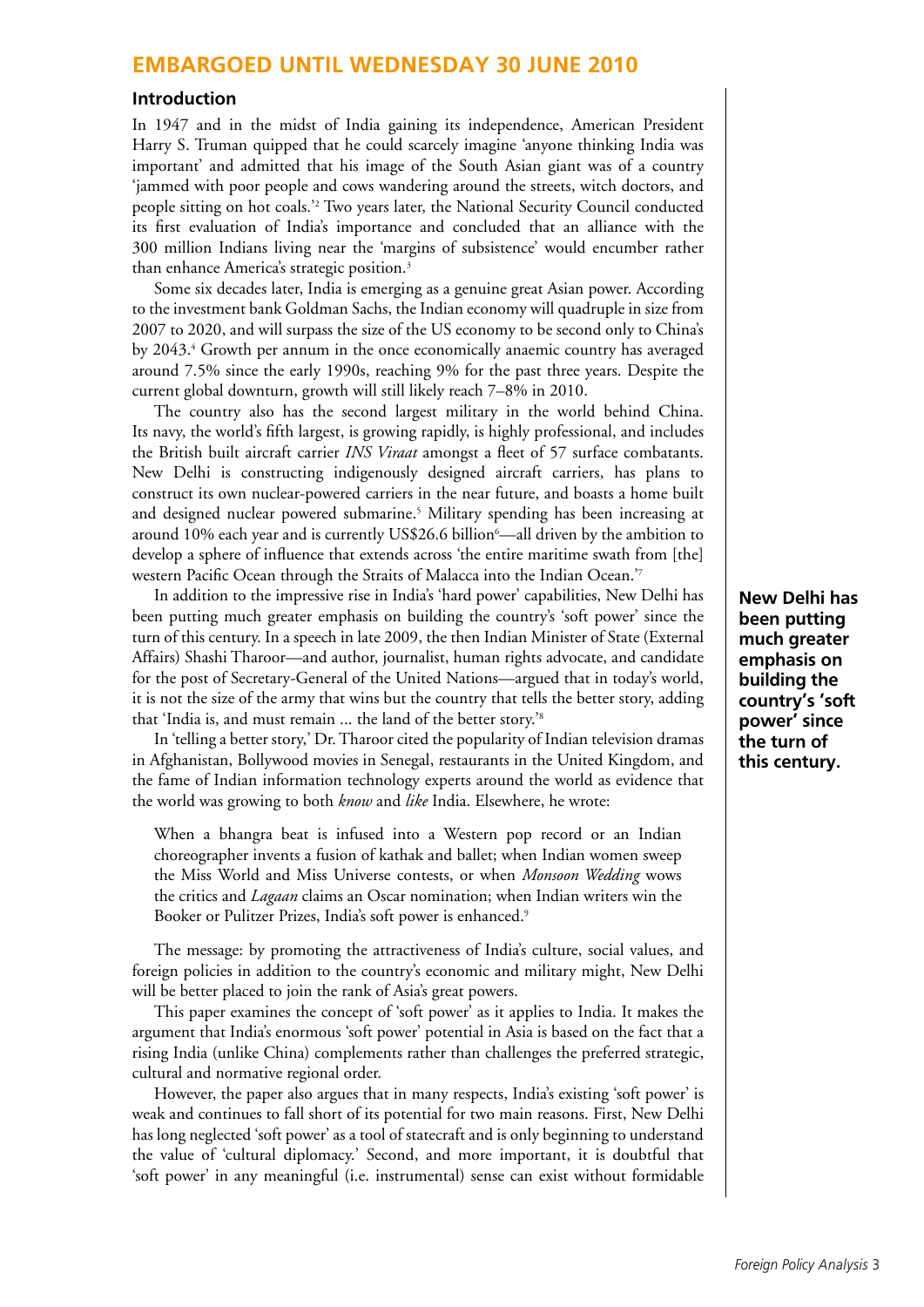'hard power' resources. Subsequently, India's 'soft power' credentials are undermined by lingering doubts as to whether the country can continue to rise by developing its 'hard power' credentials and capabilities.

#### **India's regional great power ambitions**

India's historical presence in Asia is comparable to that of China's. For the 1,500 years leading up to 1700 A.D., the economies of India and China were neck-and-neck; individually, both were larger than the combined economies of Western Europe. Until the mid-1700s, India's share of world GDP was actually larger than China's and the largest in the world.10 As recently as the late 1800s, its gross GDP was roughly comparable to that of America's. From the 1850s until Indian independence in 1947, British India managed the empire from the Swahili coasts to the Persian Gulf and eastwards to the Straits of Malacca. British commerce, from the East China Sea to the South China Sea and into the Indian Ocean, depended on Indian power. Lord Curzon, the Viceroy of India at the turn of the twentieth century, noted that the master of India was the greatest power in Asia.11 The point is that just like China's decline from the 1800s onwards, a weak and poor India is an 'unnatural' state of affairs in light of two millennia of history.

Even now, India represents around three-quarters of the population in South Asia, more than three-quarters of the region's GDP, and approximately two-thirds of the region's export trade. It already has the largest middle class in the world (between 100 million and 300 million people) and its population will surpass China's in 2030–40. Unlike the Chinese population, India's age demographics is still favourable until at least 2050, with more than half the current population still under the age of 25.12 After gradually abandoning socialist economic policies since the early 1990s, the Indian economy has been growing at an average of 7.5% per annum, including forecasts of at least 9% for the current financial year that began on 1 April.<sup>13</sup>

These strong foundations are matched by the undoubted rise in New Delhi's regional and strategic ambitions. India is already a great regional military power and has the ambition to become a regional superpower.<sup>14</sup> Prior to 1991, India adopted an economic policy that relied heavily on its relationship with the Soviet Union and a foreign policy that was non-aligned and even 'isolationist.' After the Soviet collapse, New Delhi accepted the reality that the centre of global power was shifting to Asia and began its 'Look East' policy in 1991.<sup>15</sup> Since then, it has made concerted efforts to direct its strategic, economic and military policies eastward and embrace the notion that India ought to (and will) be one of the poles of power in this Asian Century.

Indeed, India's economic and strategic engagement with Southeast Asian powers (through the Association of Southeast Asian Nations (ASEAN)) in the 1990s has blossomed into a full-spectrum engagement with major East Asian powers such as Japan and with the United States.16 As Prime Minister Manmohan Singh asserted in 2004, India's 'strategic thinking and defence planning should encompass Southeast Asia and beyond.'17 This was echoed by the then Chief of Naval Staff, Admiral Arun Prakash, who argued that it is 'imperative for India ... to retain a strong maritime capability in order to maintain a balance of maritime power in the Indian Ocean, as well as the larger Asia-Pacific Ocean.'18 The policy thinking was reiterated by India's current Chief of Naval Staff, Admiral Sureesh Mehta, who argued that the Indian Navy's area of interest 'is not restricted to the Indian Ocean.'19 Assessments of India's blossoming naval capacity (especially aircraft carrier and submarine acquisition and development plans) and evolving strategic doctrine suggest an area of interest that extends from the Arabian Sea to the Indian Ocean through the Malacca Straits and deep into the South China Sea.20

### **The 'second face' of power**

Contemporary Indian ambitions in the Asia-Pacific stand in stark contrast to the first five decades of India's inward-looking and confined strategic policy since independence

**India's historical presence in Asia is comparable to that of China's.**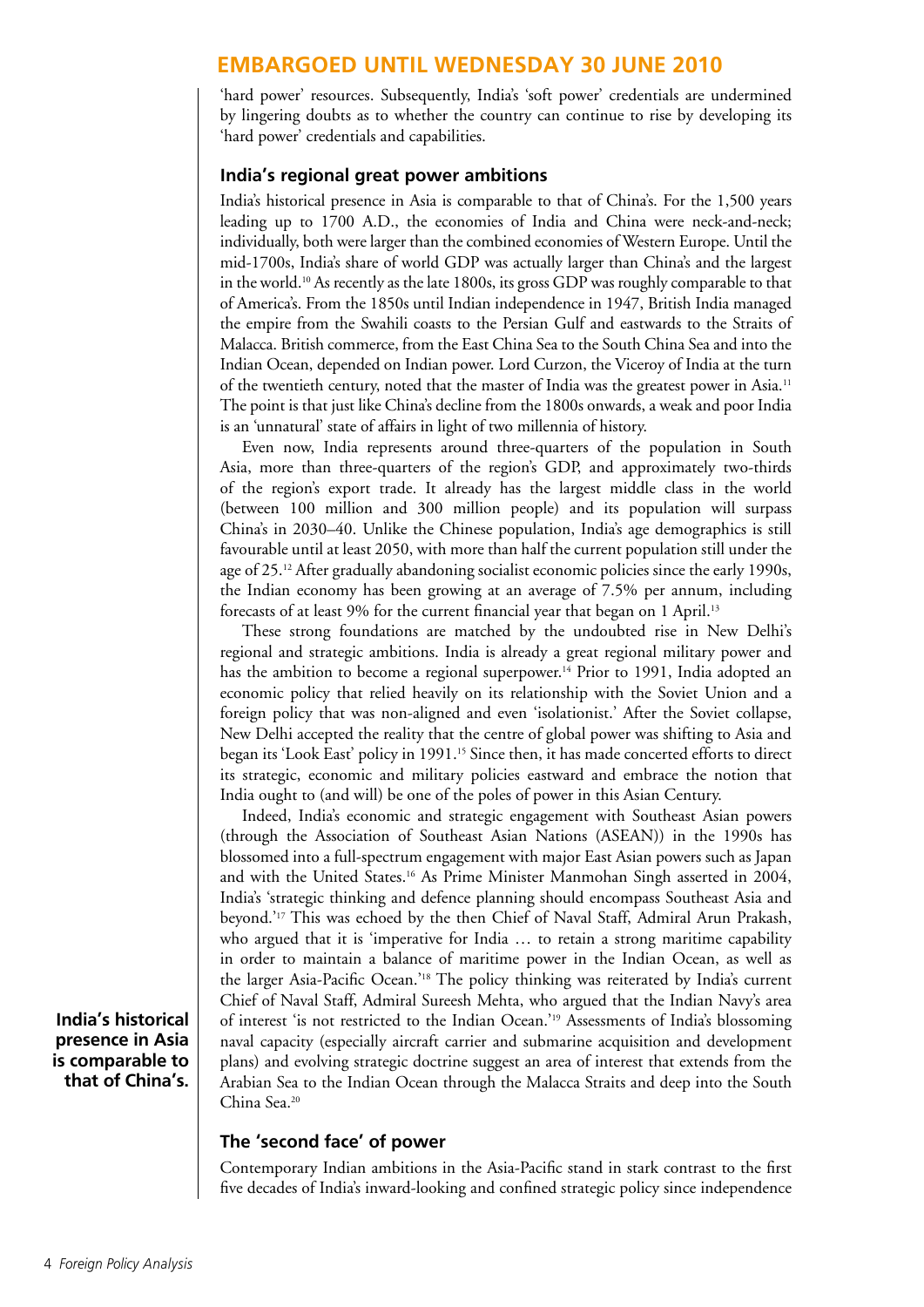in 1947, with a foreign policy focused predominantly on its land borders with countries such as Pakistan, China and Bangladesh. If India's contemporary ambitions are largely built on the back of its rising 'hard power' (i.e. military and economic) capabilities, officials and commentators such as Tharoor insist that building Indian 'soft power' is critical to realising these ambitions.

At first glance, the worldwide popularity of movies such as *Slumdog Millionaire* and Indian cuisine have seemingly little to do with the increasing influence of India in the world. But commentators and officials such as Tharoor are not alone. The importance of building 'soft power' is now firmly established, is widely accepted, and has become a core component of the policies of other great powers such as the United States<sup>21</sup> and China.22 Some observers of India's foreign policy even go further in claiming that Indian foreign policy since the late 1990s has been characterised by a shift from hard to soft power strategies.23 Even though this argument overextends the role of 'soft power' in Indian calculations (especially given the emphasis on India's naval modernisation program), there is no doubt that the newfound importance New Delhi places on 'soft power' is genuine and profound.

Although countries have always pursued 'soft power' in some sense—and diplomats have done so for centuries—the contemporary terminology and popularity of the concept go back to Joseph S. Nye Jr.<sup>24</sup> The concept begins with an examination of 'power' and how it is exercised in the modern geo-strategic environment. In the social sciences, 'power' is defined in *relational* terms: the ability to influence the behaviour of others to get the outcomes one wants.<sup>25</sup> Nye argues that there are three ways to influence the actions of others in international relations:

- coerce them by using (military or diplomatic) threats
- • offer economic incentives
- attract or co-opt other states.

The first two use carrots and sticks. The third is the 'second face' of power and the basis for a 'soft power' approach.

The advantages of hard power such as military and economic resources are both *methodological* and *substantive*: they can be measured and compared, and the effectiveness of wielding hard power is proven, direct and relatively easy to ascertain.

Even so, 'soft power' proponents correctly observe that the ability of hard power alone to compel states and populations to behave in a desired way is frequently overstated; states have often influenced the decisions of other states and behaviour of foreign populations without using tangible threats or payoffs. Moreover, hard power alone cannot account for why countries respond differently to the rise of different great powers.

For example, the rise of Imperial Germany at the end of the nineteenth century, the Soviet Union after World War II, and the rise of China in this century caused other great powers to balance against them. In contrast, after World War II and again after the end of the Cold War, the majority of powerful nations chose to side with America rather than against it. Doing so brought both prosperity and security to these countries, but it only partially explains why they were so willing to accept American leadership. For 'soft power' proponents, America's long-standing pre-eminence is as much about the attractiveness of American values, culture, policies and domestic institutions (that underpin its rise as a hard power) as it is about actual military and economic capacity itself. As Nye argues, America continues to have an unparalleled capacity to shape the agenda and preferences of others through its power of 'attraction,' leading not just to influence but *acquiescence*.

If I can get you to want to do what I want, then I do not have to use carrots or sticks to make you do it … The ability to establish preferences [of others] tends to be associated with intangible assets such as an attractive personality, culture,

**Contemporary Indian ambitions in the Asia-Pacific stand in stark contrast to the first five decades of India's inward-looking strategic policy since its independence in 1947**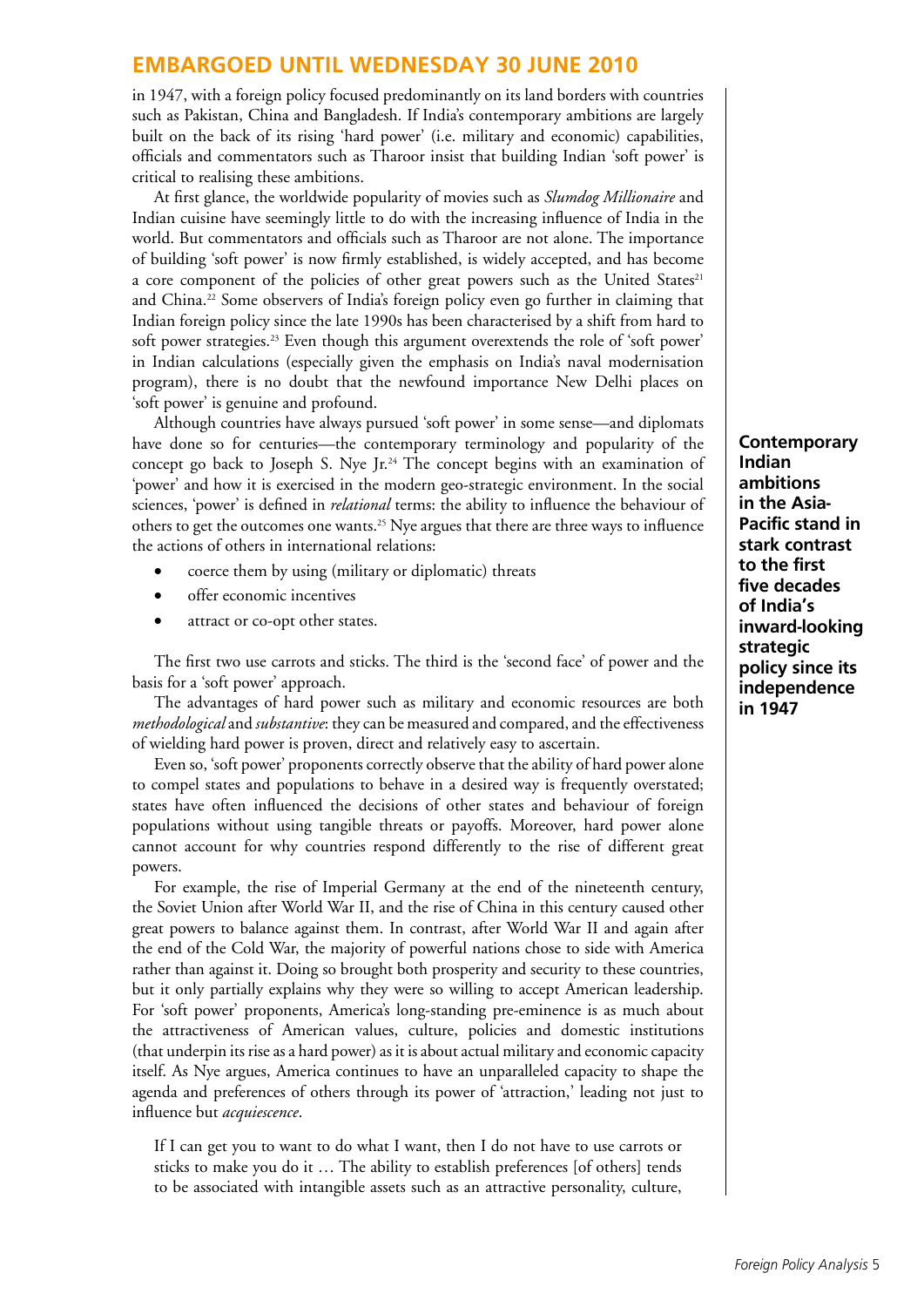political values and institutions, and policies that are seen as legitimate or having moral authority. If a leader [or state] represents values that others want to follow, it will cost less to lead.<sup>26</sup>

The growing emphasis on soft power recognises the ramifications of globalisation and interdependence for wielding power in today's world. Greater political, economic, social and cultural interaction between different peoples—enabled by advances in travel, communication and other technologies—means that the global contest of national values, culture and policies is much more intense and important than it was decades ago.

Greater participation by populations in the political and decision-making processes within states (brought about by the rise of the middle classes and democracy in more countries) also means that 'bottom-up' perceptions of the values, culture and policies of great powers play a much greater role in determining whether foreign governments accede to or resist the policies of great powers. For example, more than 100 countries voluntarily host US troops on their sovereign territory. America has long been the primary provider of public security goods in Asia and depends on security alliances with Japan, South Korea and Australia as well as partnerships with Singapore, the Philippines, Indonesia, and increasingly India to maintain its military presence and project force. If American 'soft power' credentials were weak amongst the populations in these countries, it would be much more difficult for their governments to support the American military presence or accede to Washington's requests.

#### **The limitations of soft power**

It is important to note that there are significant weaknesses to the concept of 'soft power' and its capacity to determine outcomes.

First, the appeal or attractiveness of one's values, culture, institutions or achievements is impossible to quantify, inherently subjective and, therefore, essentially contested; it will experience significant and unexpected fluctuations. For example, the perceived worldwide decline in American soft power following President George W. Bush's decision to invade Iraq in 2003 may be real but is also not measurable. It is therefore difficult for political scientists and policymakers to determine whether American 'soft power' declined or just its 'popularity' and the policy implications of the distinction.

Second, the effectiveness of 'soft power' will always be contested because 'power' is a relational concept: the ability to influence the behaviour of others in order to get the outcomes that one wants. Linking 'soft power' to specific policy successes and concrete outcomes is an inherently hazardous and uncertain activity. Proponents of the concept will readily admit that simply 'liking' American values, culture and stories about its values and achievements will not necessarily lead states or populations to *acquiesce* to Washington's objectives or support its policies. Indeed, there is a certain black irony to the fact that several perpetrators of the September 11 attacks in 2001 bought their last meal from a McDonald's restaurant. As Tharoor admits, 'an Islamic terrorist who enjoys a Bollywood movie will still have no compunction about setting off a bomb in a [New] Delhi market.'<sup>27</sup>

Third, in the unforgiving world of international affairs, 'soft power' cannot replace 'hard power' as the most important measurement of capacity. Additionally, a country lacking hard power resources is likely to see the decline of its 'soft power' credentials. For example, the great flaw in India's first Prime Minister Jawaharlal Nehru's foreign policy was that his grand design of India as a moral and independent force in global affairs—and as the voice of developing countries—was not matched by the country's hard power. India was subsequently humiliated by China, another developing country, when it invaded India in 1962—proving that 'soft power' alone was ineffective in safeguarding India's national security. Until it introduced successful economic reforms in the 1990s, India was dismissed as an anaemic, weak and irrelevant power that was

**The growing emphasis on soft power recognises the ramifications of globalisation and interdependence for wielding power in today's world**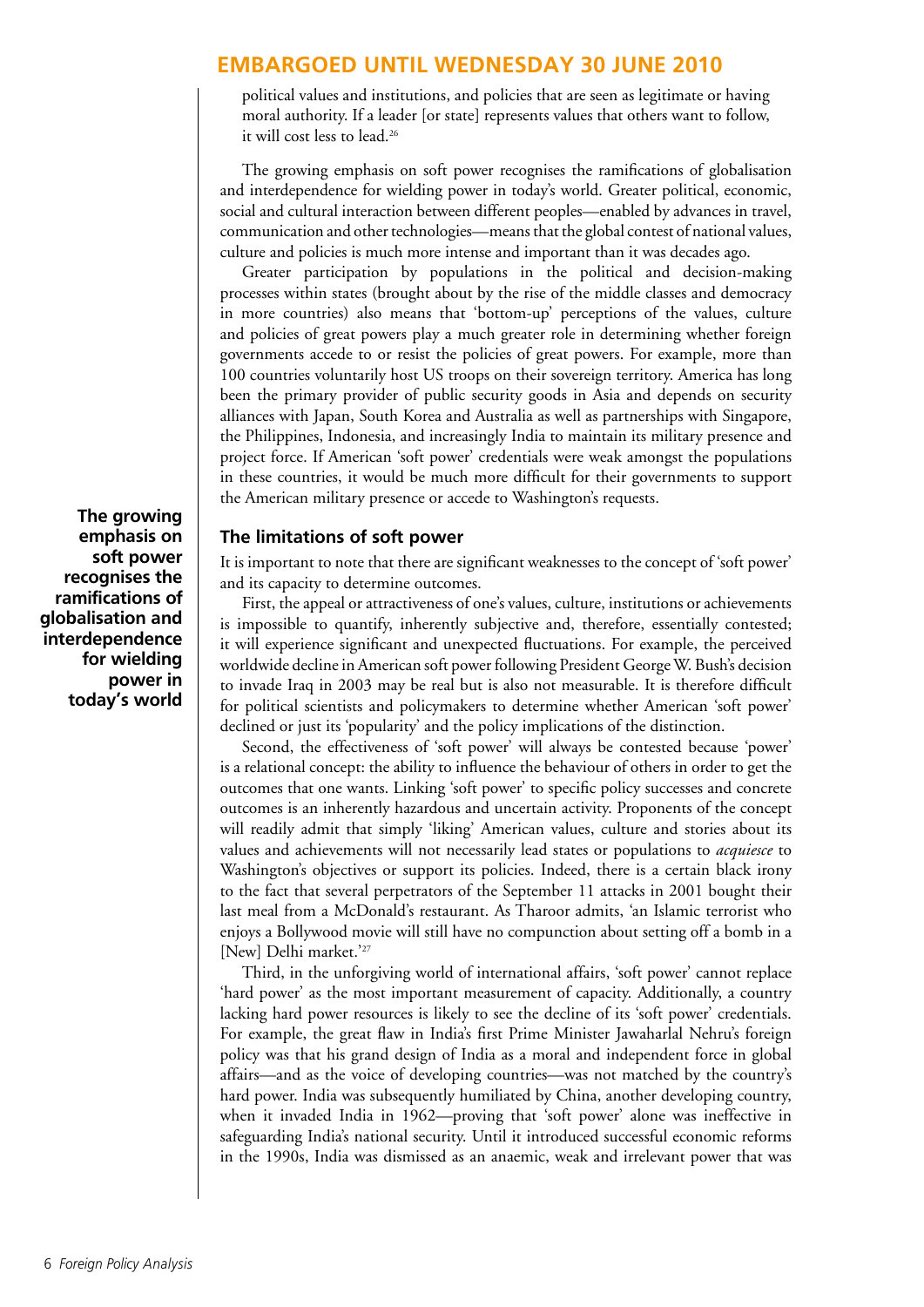unworthy of adulation, much less emulation. Likewise, Russia suffered an enormous blow to its 'soft power' credentials following the implosion of the Soviet Union.

In contrast, 'soft power' credentials often feed on a country's hard power achievements. A country 'tells a better story' when it has strong hard power credentials and achievements. No state or population seeks to emulate or follow a weak or poor state. American 'soft power' is impressive largely due to its 'hard power' resources. There is greater admiration of Chinese culture and civilisation, and greater acceptance of its leadership (despite a corresponding growth in suspicion of Beijing's motivations and dislike for its political values) only because of China's re-emergence as an economic and military great power. Business leaders and intellectuals ceased to admire Japan and the Soviet Union after their economic flaws were exposed. If the Chinese economy were to fail, the country's 'soft power' gains—and any admiration for the Beijing Consensus model of economic development—would also evaporate.

These limitations emphasise that 'soft power' cannot replace 'hard power' in international relations or strategic policymaking. Instead, 'soft power' needs 'hard power' to demonstrate the former's strengths. Nevertheless, the value of 'soft power' is still critical. A country with strong 'soft power' will generally meet less resistance and gain more support from foreign governments and populations for its policies. Alternately, weak 'soft power' (existing or arising from how a nation wields its hard power) means that a disproportionate amount of hard power resources are needed to achieve outcomes in foreign lands.

#### **The enormous potential of Indian 'soft power'**

In 2007, Singapore's Minister Mentor Lee Kuan Yew angered Beijing by writing that unlike China's rise, which created widespread apprehension throughout the region, much of Asia either welcomed India's rise or was indifferent to it.<sup>28</sup>

India's navy has an aircraft-carrier force; its air force has the latest Sukhoi and MiG aircraft; its army is among the best trained and equipped in Asia. India can project power across its borders farther and better than China can, yet there is no fear that India has aggressive intentions.

Minister Mentor Lee argued that the fact India was democratic had something to do with it. In contrasting India with China, he concluded:

The Indian elite also speak, write and publish in English. They hold a wide range of diverse views—and to the degree that Amartya Sen, a Nobel winner in economics, entitled one of his books *The Argumentative Indian*. Few Chinese, on the other hand, speak—let alone write in—English, and what they publish in Chinese doesn't always disclose their innermost thoughts.

What if India were well ahead of China? Would Americans and Europeans be rooting for China? I doubt it. They still have a phobia of the 'yellow peril,' one reinforced by memories of the outrages of the Cultural Revolution and the massacres in Tiananmen Square, not to mention their strong feelings against Chinese government censorship.

The enormous potential of Indian soft power does not simply arise from the fact that there is a growing audience for Indian television dramas and Bollywood movies, or that Indian contestants (along with those from Venezuela) have won more Miss World contests than any other country. But the fact that one likes Indian culture may not necessarily lead foreign governments and populations to accede and acquiesce to Indian foreign policy and objectives.

Instead, 'power'—soft or hard—needs to be understood within the context in which it is acquired and wielded, along with reasons for affirmation, leadership and influence

**A country with strong 'soft power' will generally meet less resistance and gain more support from foreign governments and populations for its policies.**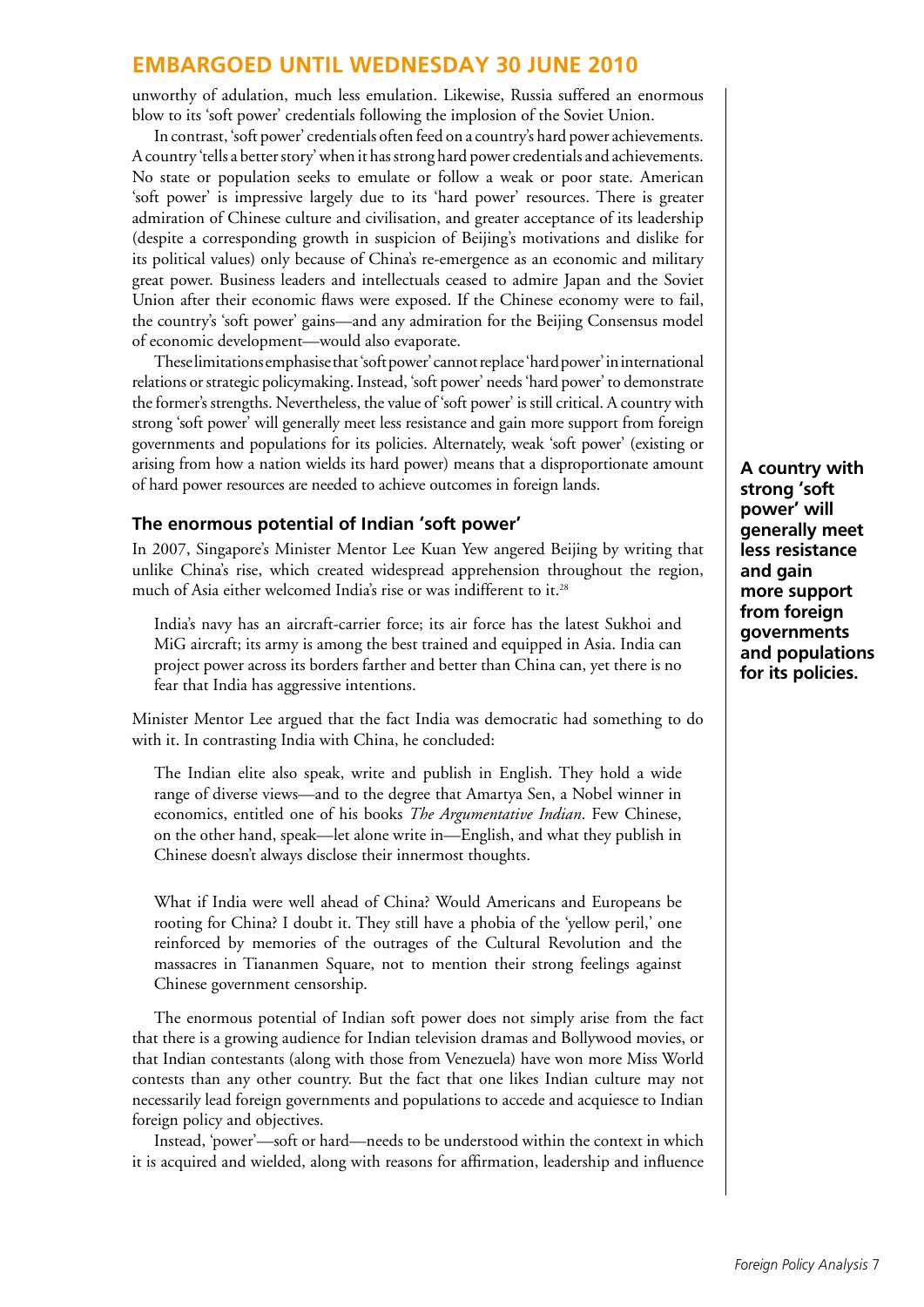in the region. As exponents of 'soft power' emphasise, the ability to attract or co-opt is not permanent but subjective and contextualised. What is attractive to regional governments and elites (and considered worthy of emulation or praise) needs to be understood within the framework of the preferred regional order and, more narrowly, the perceived interests of key Asian states and elites within these states.

Additionally, what is attractive to particular segments of the population in the region is a function of dominant and pre-existing norms and standards (such as plurality, democracy and respect for human rights) that have evolved throughout the region and are reinforced and promoted by intellectuals, media and other influential institutions. In his recent book, *The Paradox of American Power*, Nye put forward three criteria for countries with the potential for enhanced 'soft power' credentials:<sup>29</sup>

- A. those whose cultures and ideals are closer to prevailing global or regional norms (especially emphasizing liberalism, individualism, pluralism and democracy)
- B. those with the most access to multiple channels of communication
- C. those whose credibility is enhance by their domestic and international performance.

Nye's criteria offer authoritative and useful foundations for the soft power concept. As this paper points out, India's enormous 'soft power' potential in Asia is based on the fact that a rising India complements rather than challenges the preferred strategic, cultural and normative regional order. The following section will argue that India's enormous 'soft power' potential is based not just on its culture and values but the alignment of these values to regional and global standards. The section after that will argue that despite enormous potential, Indian 'soft power' suffers from lingering uncertainty as to whether India can continue to improve its 'hard power' credentials.

#### **The 'soft power' virtue of democratic India**

The great French international relations theorist Raymond Aron observed: 'in the twentieth century the strength of a great power is diminished if it ceases to serve an idea.'30 This observation was about the United States but is equally applicable to the rising powers of the twenty-first century. With respect to India, Minister Mentor Lee's observations above allude to important points about the interaction between the attractiveness of a rising power and the existing regional and global order.

The regional order in Asia since World War II has been characterised by open markets, multinational cooperation, international rule-of-law, and an evolving democratic community31—all backed by American pre-eminence and its security alliances with key capitals such as Tokyo, Seoul, Canberra and security partnerships with Singapore, Jakarta, Manila and Bangkok. The strategic preference of all key states (with the exception of China) in the region is to maintain the existing order vis-à-vis newly emerging powers such as China and India. Even authoritarian China has been encouraged to rise within the current order in the hope that by benefitting from it, and interacting within it, Beijing will eventually take on existing domestic and regional norms and processes, and become a 'responsible stakeholder' and status quo power within Asia.

Doubts remain as to whether Beijing seeks to rise as a 'responsible stakeholder' in the longer term.32 After all, much of Beijing's domestic and foreign policy is motivated by regime preservation—the desire of the Chinese Communist Party (CCP) to hold on to political power. Beijing feels uncomfortable in a region characterised by an evolving democratic community. In addition to raising suspicions that China seeks to eventually replace America as the pre-eminent power in Asia and Beijing's unexplained military modernisation program, China's rise is generating as much apprehension as admiration in Asia.

In contrast, the fact that India was already a robust democratic country has worked to its advantage, leveraging off what Michael Mandelbaum calls 'democratic exemplarism'33—

**India's enormous 'soft power' potential is based not just on its national culture and values but the alignment of these values to regional and global standards.**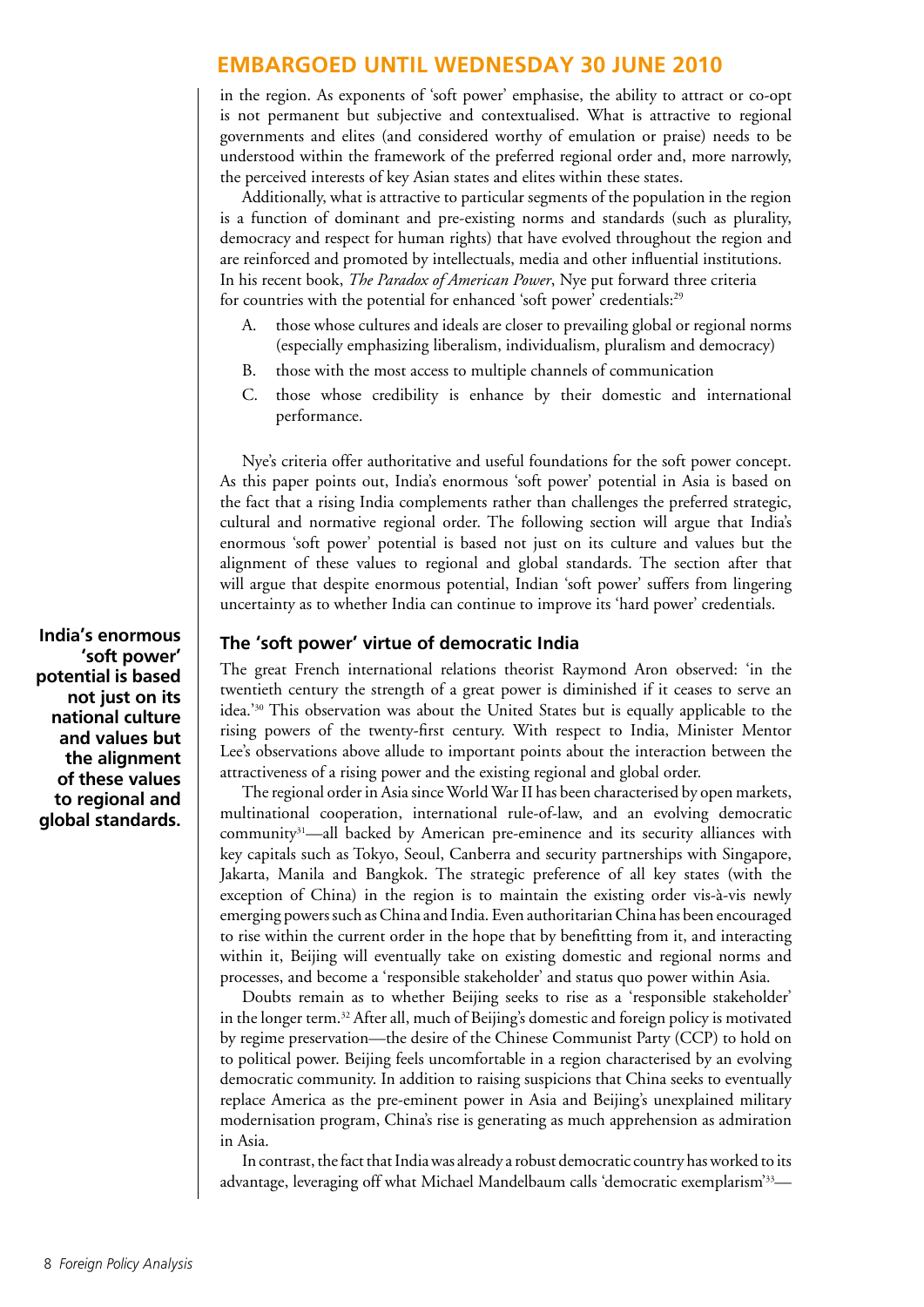a paradigm emerging from the successful examples of not just the United States but evolving liberal democracies in Asia such as Japan, South Korea and Taiwan. As Manjeet Pardesi argues, 'The fact that India has not only survived as a unitary state in spite of its seemingly insurmountable challenges, but has done so within the framework of a successful democratic political system'34 gives New Delhi enormous 'soft power' potential.

Admittedly, prior to undertaking economic reforms in the 1990s, a democratic but socialist India was viewed with contempt. Having embarked on a hitherto successful economic reform process, its long-standing democratic traditions and constitution mean that India's re-emergence as a great power is eagerly welcomed by most regional states—as an important member of the evolving 'democratic community' in Asia and a significant counterweight to authoritarian China. As an editorial in *Yomiuri Shimbuin* (Japan's largest circulating newspaper) puts it, 'India is an extremely important partner with which Japan can shape a new international order in East Asia because the two countries share common values of freedom and democracy.'35 In a personal letter to Indian Prime Minister Manmohan Singh shortly after Barack Obama's election victory, the President-elect spoke about 'shared interests, shared values, shared sense of threats, and ever burgeoning ties between our two economies and societies.'36 Edward Luce, the Washington bureau chief and the former South Asia bureau chief for the *Financial Times*, says, 'India's emergence as a stronger economic and military power over the next generation is much likelier to add to, rather than subtract from, global stability.<sup>37</sup>

Moreover, Indian politics and society are much more in sync with regional standards of a modern and legitimate socio-political system. For example, media freedoms in India stand in favourable contrast to China's tightly controlled and supervised television, radio, print and online media. Indian politicians and leaders freely debate issues and policy, and its institutions are transparent, which placates fears that India's rise will challenge regional norms and values. Unlike China's intolerance for pluralism, India's domestic habits of negotiation and compromise from 60 years of robust democracy offer greater reassurance to other states that these virtues will be carried over in New Delhi's interaction with them.

Furthermore, how India chooses to rise provides additional reassurance to status quo states. As Jacques Hymans correctly observes, Indian policy since economic reforms from the mid-1990s has been to 'rise in the world through full and unembarrassed participation in the American-led world (and regional) order.'38 Although India is not seeking to become a security *ally* of America, New Delhi is fundamentally satisfied with the existing strategic order. Its strategic objectives are remarkably aligned with those of America and other key Asian states. Unlike Japan and China, it has no history of invasion or domination in East and Southeast Asia, and it enjoys remarkably strong and cooperative relationships with all key Asian power centres, with the exception of Beijing. As Singapore's Foreign Minister George Yeo puts it, 'We see India's presence as being a beneficial and *beneficent* one to all of us in South-east Asia.'39 (emphasis added)

Because of the nature of Indian politics and society, political and strategic elites are increasingly seeing India not only as a muscular but also predictable, stabilising, cooperative and *attractive* rising power. The notable lack of apprehension of India's re-emergence is demonstrated by the remarkable speed with which India has been welcomed as a favoured and critical security partner and player in the region.

For example, Japan, South Korea, Indonesia, Singapore, Vietnam, and the Philippines all conduct extensive naval exercises with India.<sup>40</sup> Australia has recently requested that it be allowed to take part in the annual India-US joint Malabar naval exercises.<sup>41</sup> Southeast Asian states readily accept the Indian Navy patrolling the Andaman Sea at the western end of the Malacca Straits (while politely rebuffing Chinese offers to play a greater role in supervising the straits).<sup>42</sup> In the broader Indian Ocean (as well as the Arabian Sea and the Bay of Bengal), the US Pacific Command is eager to expand further naval cooperation with India in protecting the sea lanes of the Indian Ocean. America and

**The fact that India was already a robust democratic country has worked to its advantage.**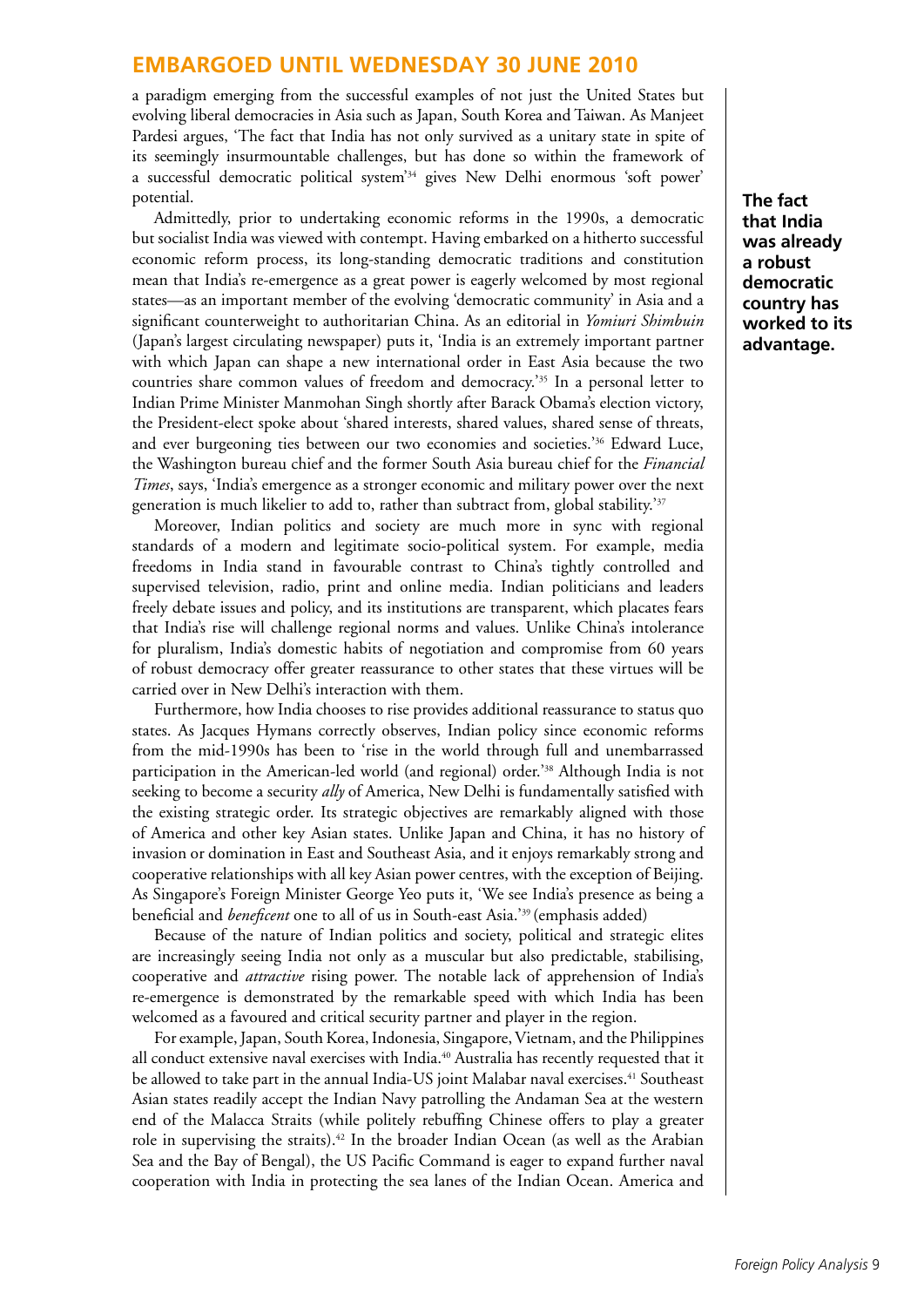India will likely increase the scope and frequency of the already extensive naval and air force exercises and planning in the Indian Ocean sea lanes<sup>43</sup> as well as deepen their broad-based dialogues and briefings, which cover a wide range of matters relevant to South, Central and Southeast Asia, Chinese military developments, policy in the Indian and Pacific oceans, as well as US policy towards Iran and North Korea.

The swiftness and enthusiasm with which Washington pushed through the 2008 US-India nuclear agreement and the 'India waiver' in the 45-nation Nuclear Suppliers Group (NSG) approving the sale of uranium to India in 2008 are also revealing. In the context of negotiating a framework for the nuclear deal, President George W. Bush and Secretary of State Condoleezza Rice spoke frequently about the United States 'helping India to become a world power.'44 This recognition as 'a responsible state with advanced nuclear technology' makes India the first and only state to be recognised as a legitimate nuclear power without being a signatory to the Non-Proliferation Treaty. In addition to India's perfect non-proliferation record, it is unlikely that members of the NSG would have granted India the waiver if its rise was perceived as a challenge to, rather than strengthening, the global or regional order.

Soft power can also be enhanced through how states wield hard power. India's hard and soft power reputation was immeasurably enhanced in the wake of the 2004 Asian tsunami when the Indian Navy took on its most extensive peacetime mission to help people in Indonesia, Thailand and Malaysia. More than 30 ships and 20,000 personnel assisted these countries in locating and evacuating survivors, and providing food, water and power to those left stranded.<sup>45</sup> Unlike China's investment in its growing and menacing fleet of submarines, which can only be used for sea-denial purposes, India's hard and soft power was shown in its best light: competent but also responsible, cooperative and trustworthy.

#### **Communication channels, media and Indian 'soft power'**

Many articles on India's 'soft power' place great emphasis on the country's vibrant and prolific television and Bollywood movie industries, and the popularity of these shows not only in countries such as Afghanistan and Pakistan but also among the 22 million strong Indian diaspora around the world, including 2.7 million in the United States and up to five million throughout Asia.

These television dramas and movies do much to promote Indian popular culture and potentially play a role in enhancing the attractiveness of India. But their immediate impact should not be overstated. Instead, international news media, which is dominated by a handful of outlets such as CNN, BBC, Reuters and AFP based in countries such as the United States, United Kingdom and France, are the greater enabler of Indian 'soft power' potential.

Importantly, the journalistic culture within these outlets, and also the main outlets based in countries such as Japan, South Korea, Indonesia and Australia (and the perspectives of its journalists), overwhelmingly reflects the dominant 'democratic exemplar' values of pluralism, individualism, governments being subject to the 'rule of law,' openness, and popular political participation.

This is a boon for India and the country's image. For example, India's pluralistic and liberal political system and values are remarkably aligned with the global and regional media *zeitgeist.* International journalists hold the fiercely independent Indian media—and by extension the Indian social and political system—in high regard. India does not have to convince the democratic world that 'it is just like us.'

This was well illustrated by Western media coverage of the 'world's biggest-ever' Indian parliamentary elections in 2009, held over 28 days and involving more than 700 million voters,<sup>46</sup> which was favourable and admiring. The positive, if unquantifiable, effect this had for Indian 'soft power' is unquestioned.

Indeed, countries such as China have long understood the power of dominant international media outlets in (negatively) influencing foreign perceptions of China and

**India's pluralistic and liberal political system and values are remarkably aligned with the global and regional media zeitgeist.**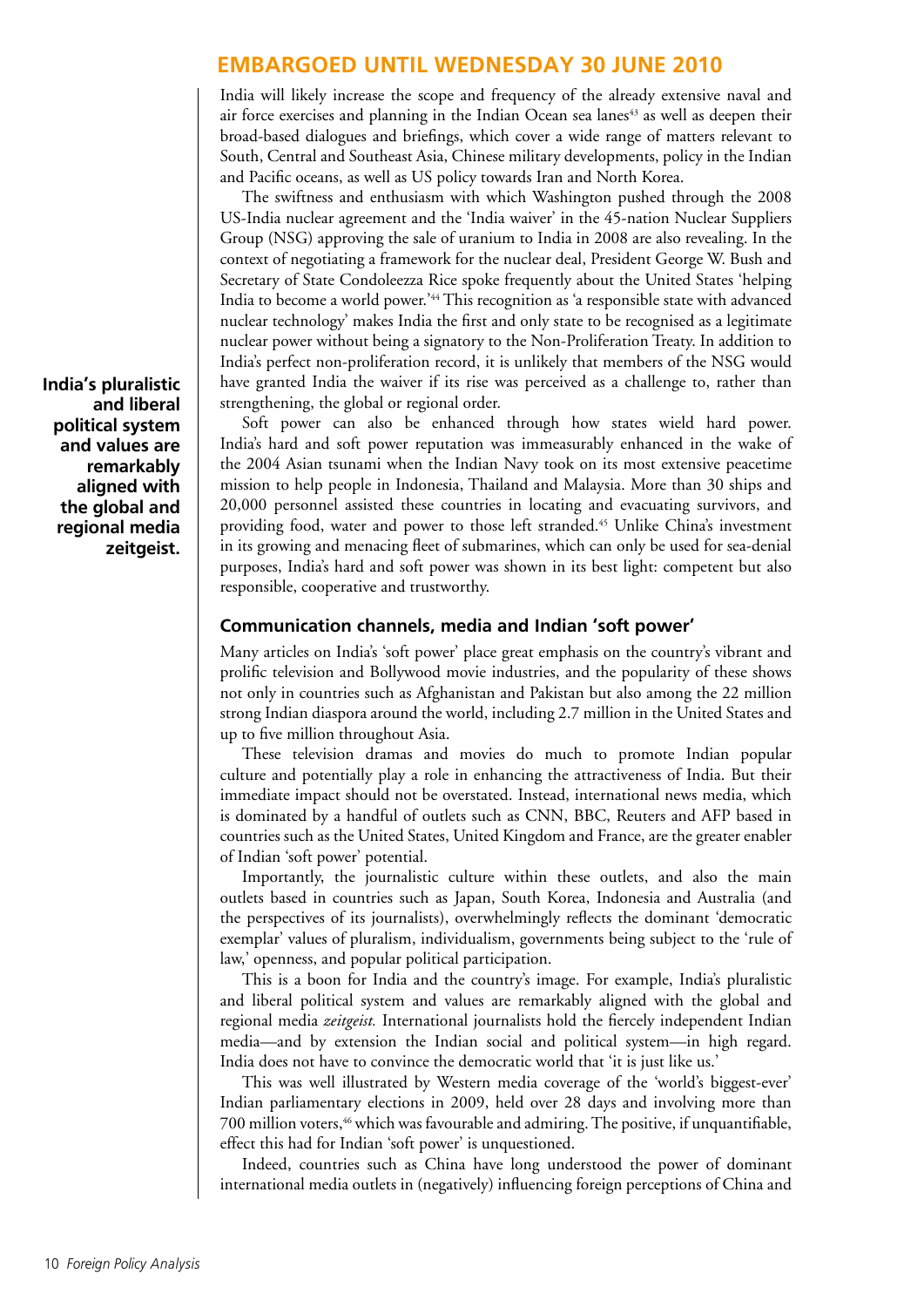the CCP. As a country that is both rising within the existing order and challenging aspects of it, Beijing is extremely aware and sensitive to foreign perceptions of China, the CCP, and its foreign policies. Research reports released by the Chinese Academy of Social Sciences (CASS) and official documents show that the Chinese hold Western and other Asian media responsible for creating a negative image of China.

Notable instances of this include then Minister of China's State Council Information Office (and current Vice Chairman of the Foreign Affairs Committee) Zhao Qizheng complaining to counterparts in Moscow that Western media control of public opinion was damaging China's image in the world. Zhao argued, 'Using their media dominance, they [Western media] are stressing the negatives in China without pointing out recent positive developments.'47

Likewise, Wang Guoqing, the deputy chief of China's State Council Information Office, in declaring that although better than the 1990s, around '40% of articles in mainstream Western media [were] prejudiced.'48 Other examples include coverage of the Chinese Olympic Torch relay in 2008, which focused heavily on China's poor human rights practices and other (political, social and environmental) failings within the country.49 Political events such as the meeting of China's National People's Council are frequently mocked with headlines such as 'Chinese democracy in action: making sure that China's supreme legislative body is toothless' and littered with (accurate but derisive) phrases such as 'China's rubber-stamp Parliament,' 'hand-picked representatives,' and the CCP 'keeping tight control on the legislature in an effort to minimise embarrassment to the party leadership.'50

Tellingly, Beijing is establishing its own global TV network (CCTV) and newspaper (*Global Times*) in an explicit attempt to combat what it sees as inherent regional and global media bias against China.

#### **Falling short of potential: India's 'soft power' weaknesses**

India's 'soft power' potential amongst political and strategic elites throughout the region is significant in the sense that regional capitals view a rising India as a cooperative, attractive and non-threatening country. Hence, these elites are eager to *help* India continue to rise and facilitate its deepening integration into the existing global order. While it is true that a rising power must have sufficient 'hard power' abilities to be viewed as an important military or economic partner,<sup>51</sup> the fact that New Delhi is achieving many of its foreign policy objectives not through coercion or inducements but because of widespread acceptance of the attractiveness of its (political) culture, values and aims demonstrates the 'soft power' potential of India.

Although political and strategic elites in many countries are enthusiastic about India's rise and are eager to embrace New Delhi as a security partner, the country is still failing to achieve its 'soft power' potential in other important and more general contexts. South Asia expert Stephen Cohen could well be correct when he says that the 'one remarkable thing about public opinion in the US that everybody likes India.'52 But the fact that the general public in many countries like India (or does not fear its rise) does not necessarily translate into broad-based Indian 'soft power.' Although accurate measurement of 'soft power' will always be elusive and contested, studies indicate that Indian 'soft power' remains relatively weak amongst economic and social elites as well as the general population. This is important since it is more difficult for governments to offer support for, or acquiesce to, Indian ambitions, policies, and actions if Indian soft power credentials are poor amongst these elites and the general population within that country.

In the *Anholt-GfK Roper Nation Brands Index*, which looks at categories such as 'governance,' 'perceptions about its cultural achievements,' and 'perceptions of its people' of the top 50 countries, India was ranked 26 between Egypt and Poland in 2009, up one place since 2008.53 India's ranking in 'governance' was 46 (China was 49), 'culture' was 17 (China was 7), and 'people' was 23 (China was 35). In the Heritage Foundation's *Index of Economic Freedom*, 54 which looks at criteria such as the security **Indian 'soft power' remains relatively weak amongst economic and social elites as well as the general population.**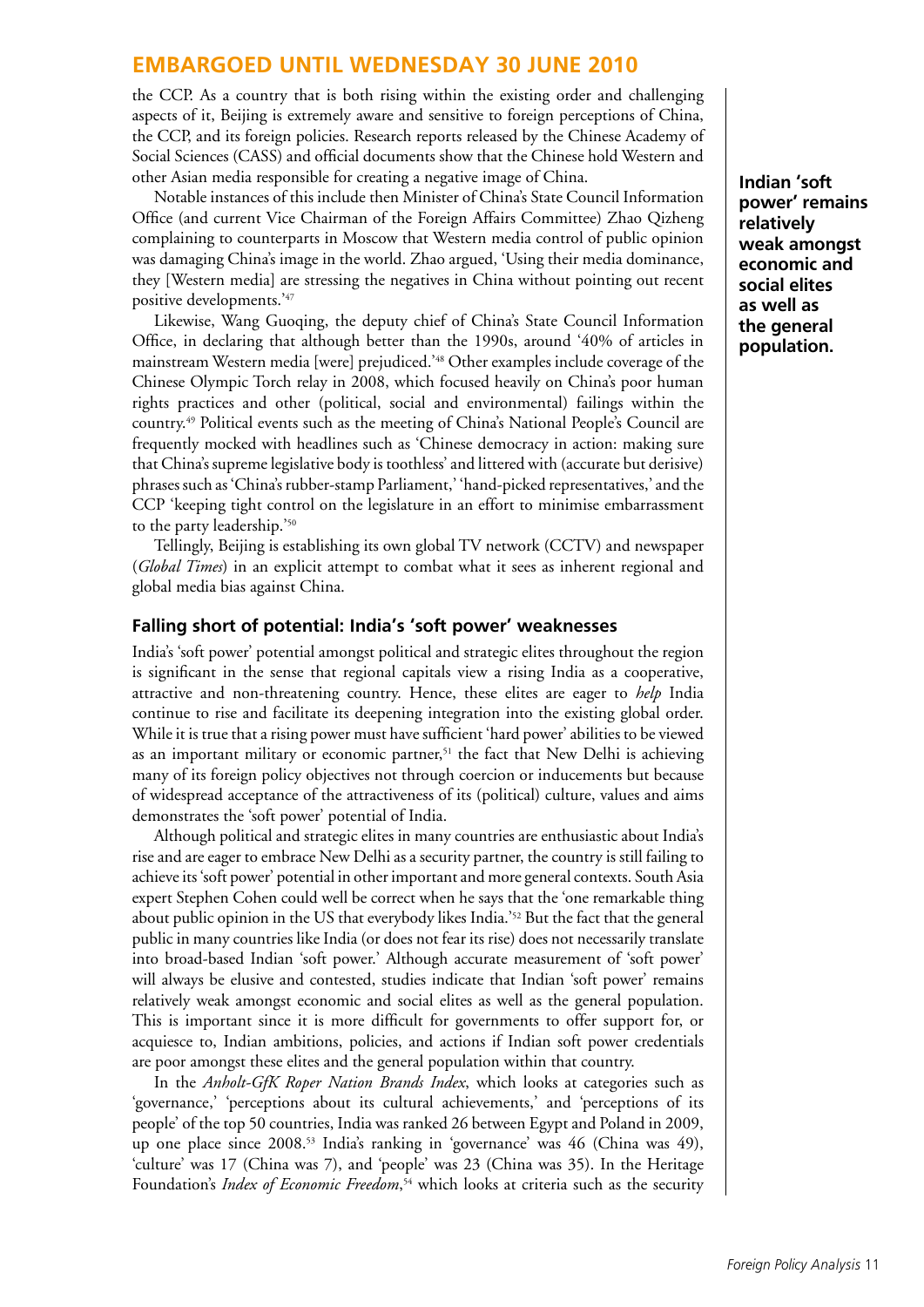of property rights, financial and investment freedom, and labour mobility, India was ranked 124 between Cote d'Ivoire and Moldova (China was 140). In Transparency International's *Corruption Perception Index 2009*, 55 India was ranked 14 in the Asia-Pacific and 84 in the world (China was 13 and 79 respectively).

Other surveys suggest that Indian *influence* (hard and soft power) is viewed lowly by the general population in a number of important countries. In a 2006 report published by the Chicago Council on Global Affairs,<sup>56</sup> India fared poorly in a multinational survey of public opinion. The American, Chinese and the South Koreans ranked India last (from a list of great powers comprising the United States, China, Russia, Germany, Great Britain, France, Japan and India) in terms of its *current* influence and the influence it *will have* in a decade from 2006. India was also ranked last by the Chinese and second last by the Americans in current and future leadership in technology and innovation.

Interestingly, the survey asked the same questions of the Indians, who ranked themselves second on how much influence India has now and will have in 2016. This suggests a significant gap between India's assured perception of itself and the outside world's perception of India. As the following section argues, India is suffering from a 'perception' problem.

#### **India's perception problem**

Nye observed that 'soft power' credentials are enhanced by a country's domestic performance. In practice, a country not regarded as having impressive hard power strengths and achievements is severely hindered in building its 'soft power' credentials. In India's case, its economic achievements since 1991, although impressive, are often ignored or dismissed by economic and social elites, as well as the general public in foreign countries for several reasons. As Cohen observes, 'Much to the chagrin of the [Indian elites], India has stirred the western imagination more because of its exotic and esoteric qualities than because of its power and influence as a state.'<sup>57</sup> This is occurring for several reasons.

#### *(a) Lack of social progress*

The contemporary Indian economy remains a combination of the medieval and the modern. India (including its diaspora) still conjures up images of mass poverty, underclothed and underfed people, and street children scavenging for food in rubbish tips and open drains because that is still the reality throughout much of modern India. Despite boasting the world's largest middle class, around 22% of its one billion-strong population still lives below the World Bank defined poverty line of US\$1.25 per day<sup>58</sup> (compared to about 10% of the population or 130 million people in China). Similarly, despite the emergence of a vibrant, modern, urbane Indian middle class numbering in the hundreds of millions, the discriminatory caste system has endured, especially in rural India and the smaller towns. Although many of the lower castes—the so-called dalits—now make up an increasing proportion of the economic and political class,<sup>59</sup> India is still as well-known for this archaic and discriminatory system as for a country with the fastest growing middle class in the world.

#### *(b) The lack of control over India's media*

State-controlled media is often used to push carefully crafted messages about a country's successes and the wisdom of government policy, whereas an independent media often exposes a country's failings and criticises government policies. The lack of government control over India's media—rightly regarded as a liberal virtue—means that the government cannot easily devise or shape a consistent message about Indian successes to a foreign audience. Foreign audiences—including Indian the diaspora<sup>60</sup>—frequently associate India with chaos and inequality because India's social ills are openly displayed, talked about and debated—as much by its domestic media as foreign media.

**The lack of government control over India's media—rightly regarded as a liberal virtue means that the government cannot easily devise or shape a consistent message about Indian successes to a foreign audience.**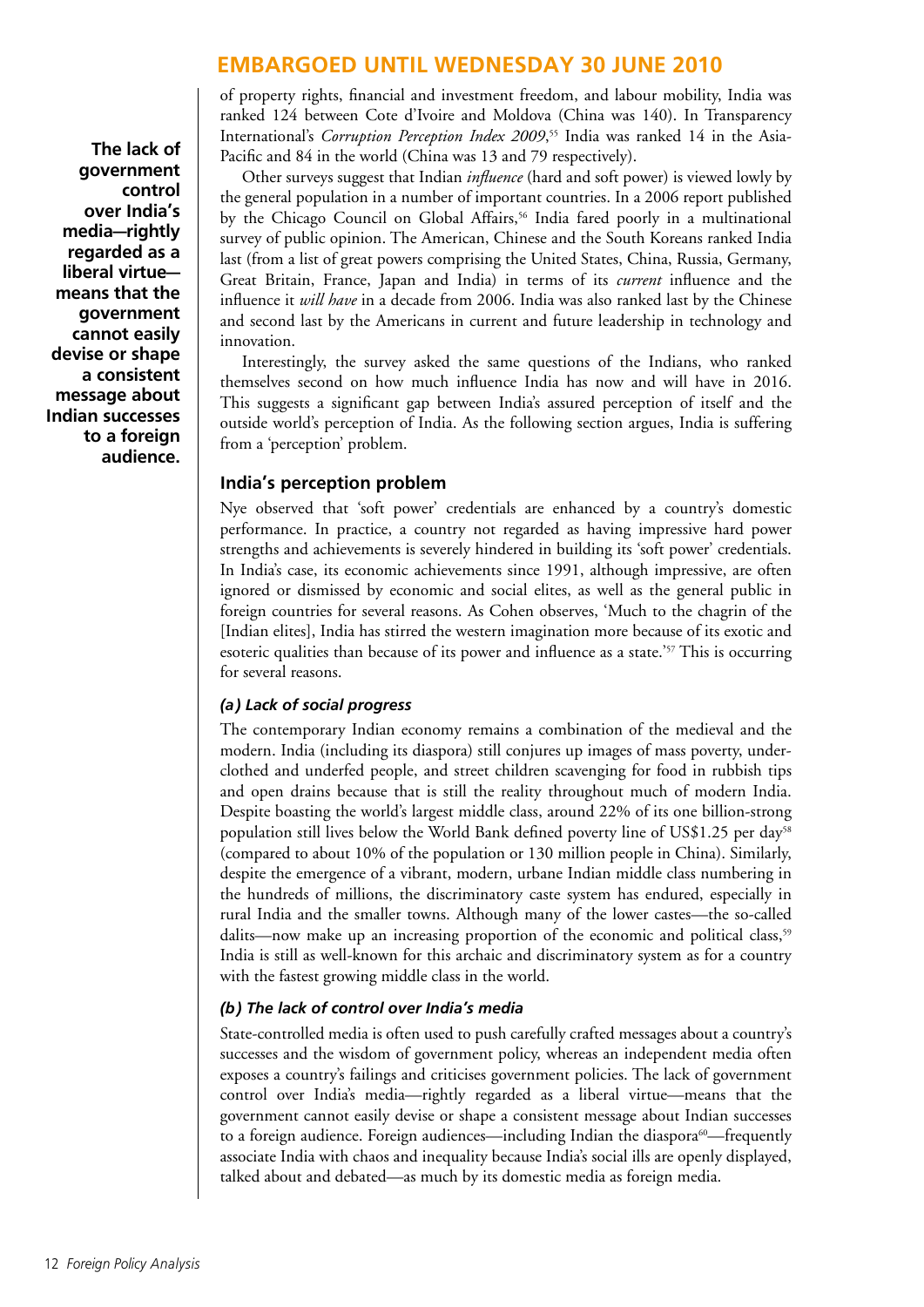On the other hand, authoritarian China is often spoken about as a system that promotes order and raising living standards across the board, mainly because the Chinese government tells a better story. For more than a decade, the Chinese media have persistently pushed the mantra of China's 'peaceful development' and the achievements of the CCP in alleviating poverty.<sup>61</sup> Almost all Chinese media are state-controlled, so information is restricted and social failings are largely hidden from foreign eyes. For example, it is not well known that China has the greater problem with civil disturbances, with official records showing instances of 'mass unrest' (defined as 15 more people protesting against government officials) rising from a few thousand in the mid-1990s to more than 53,000 instances in 2003, more than 87,000 instances in 2005, $\frac{62}{3}$  and a reputed 124,000 instances in 2009.<sup>63</sup> Similarly, using the widely accepted GINI coefficient measurement of income inequality, China has actually become the most unequal society in all of Asia,<sup>64</sup> while absolute levels of poverty since 2000 have actually increased in China.<sup>65</sup>

#### *(c) India's unproven record of structural reform*

Although India has world-class 'micro-level' economic strengths in the pharmaceutical and biotechnology industries, information technology, and telecommunications, its record in achieving widespread and enduring macro-economic and structural reform is still unproven.

For example, India is yet to undertake wholesale land reform, especially with regard to rural property rights.<sup>66</sup> While the services labour market is flexible and efficient, its industrial labour market needs to be liberalised. Shortfalls in hard infrastructure seriously threaten to significantly slow India's growth. At present, 2% of India's roads carry 40% of its traffic, the remainder being unable to support heavy vehicles.<sup>67</sup> Inadequate energy distribution grids lead to frequent power shortages. These inadequacies are also matched by shortfalls in 'educational' infrastructure. Only two-thirds of the population is literate, and only about 60% of Indian children are enrolled in secondary school.68 India will be denied its 'demographic dividend' of having a young population if the number of secondary schools and quality of education does not increase and improve. Furthermore, even though the Indian National Congress Party under Prime Minister Manmohan Singh has attracted much praise for its reform record, there are still suspicions that regional politicians, who frequently champion populist policies drawn from the country's socialist past, could derail India's momentum toward further reform.

Foreign audiences are not yet convinced that India is irreversibly set on a path of modernisation and prosperity, a point clearly brought out by the survey data presented above. The Indian success story—so important for its 'soft power' credentials—is still a speculative rather than certain bet.

#### *(d) India's belated entry into the global economy*

Trade and foreign investment can serve as an important enhancer of a country's 'soft power.' For example, China's public relations rhetoric of pursuing 'win-win' relationships has been significantly bolstered by its deep participation in the regional and global trading system and status as a major foreign direct investment (FDI) destination.<sup>69</sup> In contrast, India's economic ties with other states are still relatively small.

For example, although trade between Indian and ASEAN reached US\$38 billion in 2008, trade between China and ASEAN already surpasses US\$200 billion.<sup>70</sup> Trade between India and the United States amounted to almost US\$40 billion over the 2008–09 financial year, while US-China trade amounted to more than US\$400 billion in 2007–08 (with US exports to China at around US\$65 billion).<sup>71</sup> India's share of global trade is only 1.5%72 while China's is 7–8%.73

Moreover, FDI in India has jumped from a base of zero in 1990 to US\$6 billion in 2003 to US\$27 billion in 2008,74 but this is still dwarfed by the US\$92.4 billion of net capital inflows into China in 2008.75 American FDI in India was still only

**Foreign audiences are not yet convinced that India is irreversibly set on a path of modernisation and prosperity.**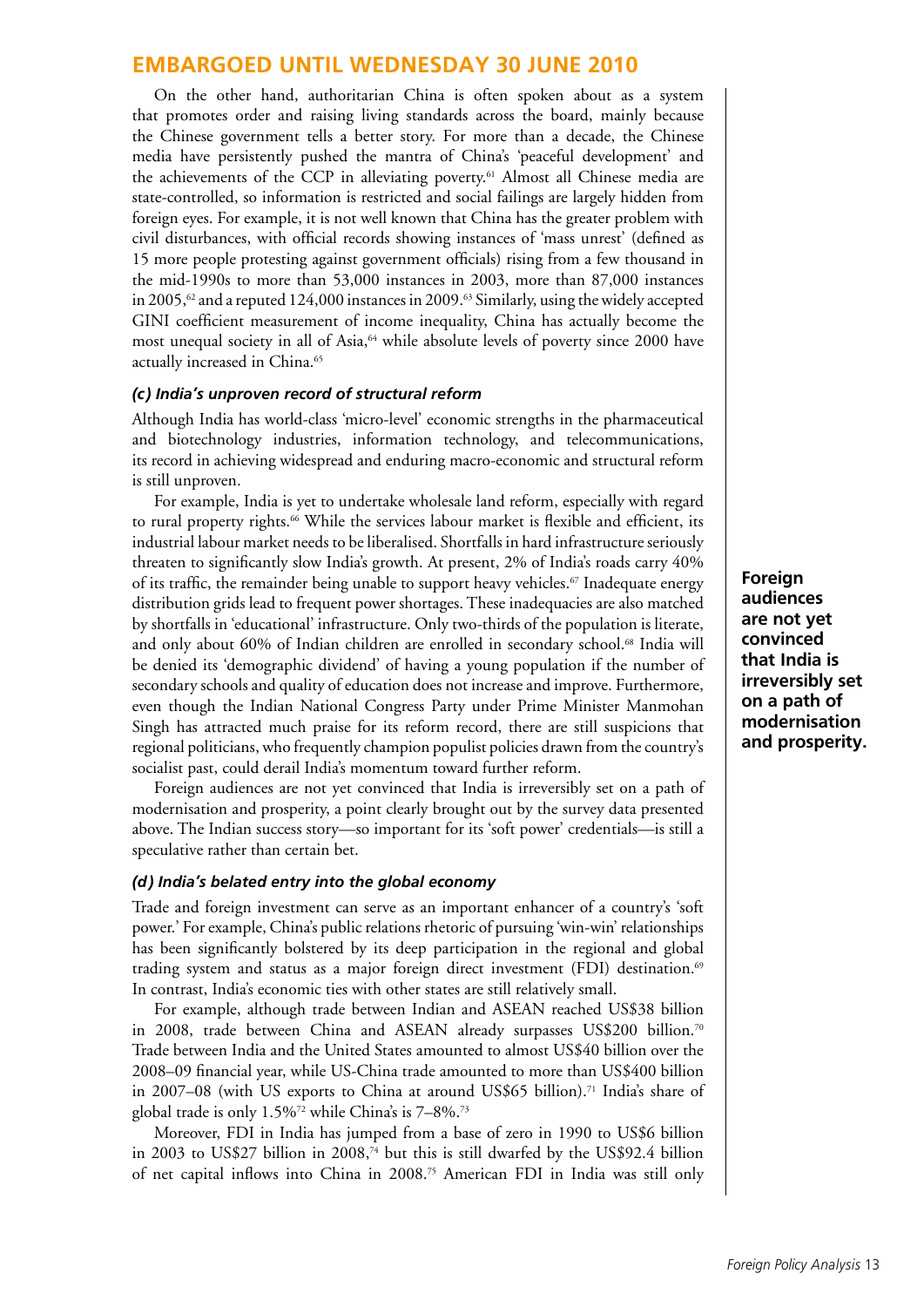US\$1.8 billion<sup>76</sup> in 2008–09, although this is tipped to rise significantly in the decade ahead.

India has only begun the process of deepening economic and social interaction with other states compared to the CCP, which has been pursuing pursue an East Asian exportled strategy of development from the 1990s onwards. Until recently, India's development approach had been a domestically driven one, so its economic role in the regional and global economy is much smaller than that of a country with a population of one billion in the minds of foreign economic and social elites.

#### **The poor use of 'cultural diplomacy' in Indian statecraft**

Government-led initiatives for a 'charm offensive'77 designed to placate foreign concerns about its rise and build its 'soft power' credentials come naturally to authoritarian systems such as the one in China. In contrast, India's robust but disorderly democracy, combined with its Cold War era tradition of non-alignment and unconditional independence,78 means that top-down efforts at promoting 'brand India' are piecemeal and poor. In a positive sign, India has announced plans to create 514 new positions in its Ministry of External Affairs over the next 10 years.<sup>79</sup> Yet, both Indian and foreign commentators persistently complain that the post-Nehru habits of aloofness, bureaucratic stubbornness, and diplomatic neglect still impede the building of the country's 'soft power.'

The comparison between Beijing's disciplined and centrally mandated 'charm offensive' with Indian diplomatic complacency is telling. China has more than 260 Confucius Institutes in 75 countries,<sup>80</sup> and is aiming for 500 by the end of 2010 (teaching 100 million foreigners) and 1,000 by 2020.81 Foreign students are actively encouraged to learn about Chinese culture and (the CCP's version of) Chinese history. In contrast, India has only 24 cultural centres in 21 countries functioning under its missions abroad.82 As Saurabh Shukla concludes, 'India has a long way to go compared to how other major countries like the US, the UK, Japan and China use cultural diplomacy as an essential tool of statecraft.'83

While Chinese political, diplomatic and military officials are constantly reminded about the importance of building China's 'comprehensive national power,' foreign commentators lament the poor understanding of the importance of 'soft power' amongst Indian counterparts, as the following anecdote suggests:

A little over a year ago, I gave a talk in New Delhi to a group of senior Indian policy and military analysts on India's soft-power advantage. There were many retired generals in the room … One gentleman wanted a clarification: 'Soft power, then, does not mean "soft country"?' 'No,' I replied, 'it does not …'84

Indeed, while Chinese officials and diplomatic staff work assiduously and closely with foreign universities, institutes and corporations to promote the study of Chinese history and culture, their Indian counterparts rarely venture beyond official consular responsibilities and activities to promote 'India.' Unlike Chinese diplomatic activities and efforts, Indian consular staff are much less interested and effective at reaching out to, and utilising, the Indian diaspora to enhance India's global image. This is despite the fact that Indian communities in countries such as the United States and Australia are amongst the most successful. For example, the Indian diaspora in the United States have a higher per capita income than any other ethnic grouping; more than one-quarter of start-ups in California's Silicon Valley have been founded by Indians;<sup>85</sup> and the second largest source of skilled migrants to Australia is from India.<sup>86</sup>

Finally, the fact that the importance and success of modern Indian is undersold is reflected in several reports showing the paucity of 'India studies' in major American universities, with the relatively small and isolated strategic communities within think tanks left to take up the slack.<sup>87</sup> Indeed, a recent study showed that out of 2,500 higher learning institutions in political science in America, only 125 offered courses on India.<sup>88</sup>

**Indian consular staff are much less interested and effective at reaching out to, and utilising, the Indian diaspora to enhance India's global image.**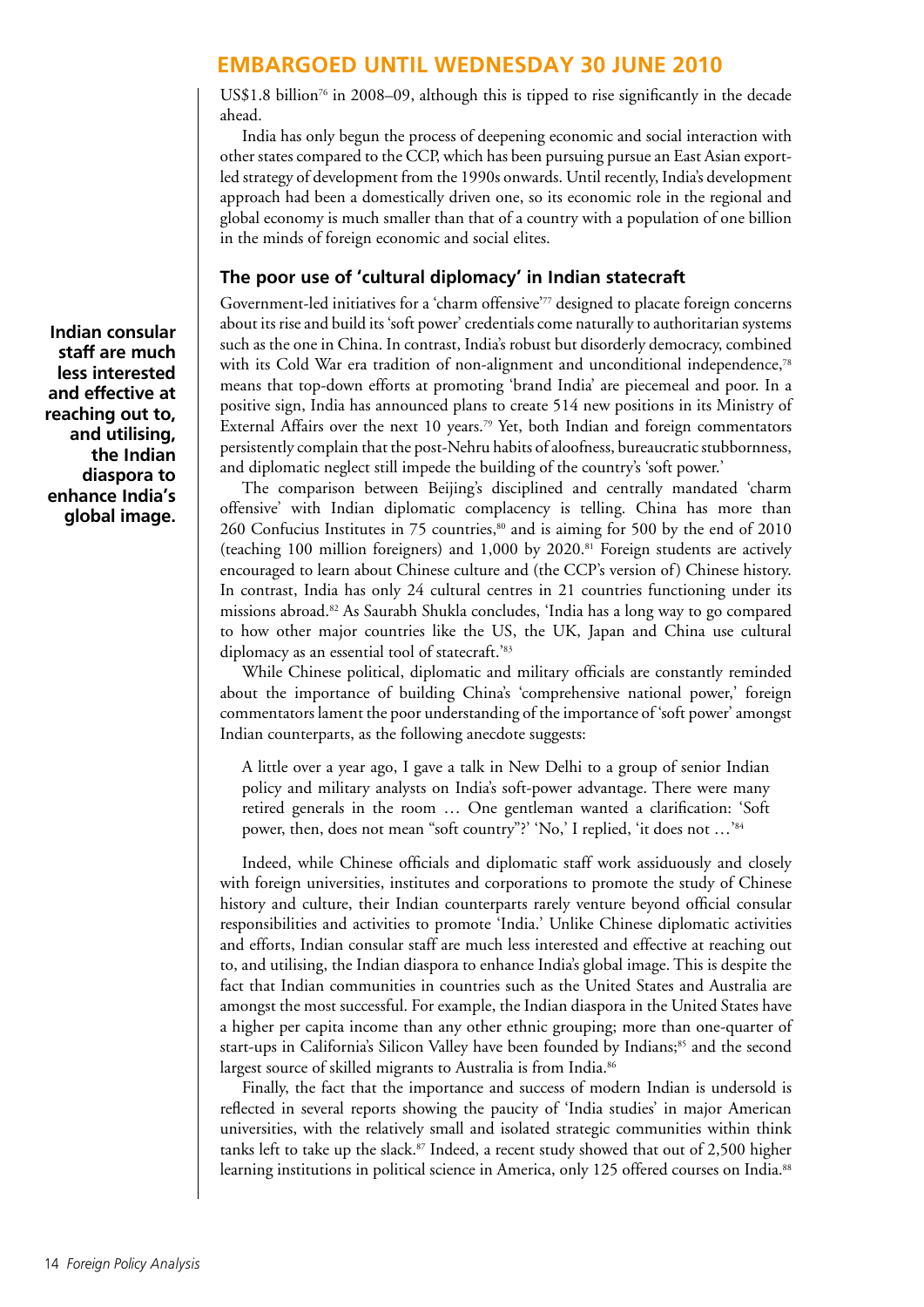#### **Conclusion**

Having abandoned the narrative of India as 'victim' of the international system, Indian elites are becoming more confident in India re-emerging as a great power in Asia. But, like China, India will remain a relatively poor country (in terms of GDP per capita) for decades. Therefore, just as Beijing wisely measures its progress in terms of building 'comprehensive national power,' New Delhi now seeks to measure its progress by its reserves of both hard and soft power.

India's attractiveness and 'soft power' potential lie not in its Nehruvian traditions of socialism or non-alignment but in the fact that its rise (unlike China's) complements rather than challenges the preferred strategic, cultural and normative regional order. Although this provides a strong foundation for its 'soft power' credentials, India can only *realise* its 'soft power' potential if it proves to the world that the country can continue to undertake reforms needed to build its 'hard power' capabilities. But if New Delhi succeeds in this regard, India's rise will meet little resistance<sup>89</sup> and New Delhi will be well placed to be one of the principal leaders in, and shaper of, the Asian Century—a remarkable feat for a country that was very recently mocked, ignored or dismissed as a 'geographical expression' by the then great powers of the world.

#### **Endnotes**

- 1 Quoted in Shashi Tharoor, 'E pluribus, India: is Indian modernity working?' *Foreign Affairs* 77:1 (1998), 128.
- 2 Quoted in Nick Cullather, 'Hunger and containment: how India became "important" in US Cold War strategy,' *India Review* 6:2 (2007), 60.
- 3 National Security Council, 'NSC-48: The position of the United States with respect to Asia' (30 December 1949).
- 4 *BRICs and Beyond* (New York: Goldman Sachs Economics Department, November 2007).
- 5 See 'India can make N-powered aircraft carrier: Kakodkar,' *The Times of India* (5 August 2009).
- 6 'India's 2008–2009 Military Budget,' *Defence Industry Daily* (9 March 2008).
- 7 Vijay Sakhuja, 'Emerging contours of Asian naval power,' *Opinion Asia* (5 February 2007).
- 8 'Soft power can make India a superpower: Tharoor,' *India Outlook* (7 November 2009).
- 9 Shashi Tharoor, 'India's Bollywood power,' *The Japan Times* (9 January 2008).
- 10 See Angus Maddison, *The World Economy: Historical Studies* (Paris: OECD, 2003).
- 11 Cited in C. Raja Mohan, *Crossing the Rubicon* (New York: Palgrave MacMillan, 2003).
- 12 Arjun Adlakha, 'Population trends: India,' *US Department of Commerce International Brief*  (April 2009).
- 13 See Geoff Hiscock, 'Ambani sees soft power boosting Indian growth,' *The Australian* (1 February 2010).
- 14 See Shashank Joshi, 'Sixty-five thousand tonnes of ambition,' *RUSI Analysis* (10 December 2009); Walter C. Ladwig III, 'Delhi's Pacific ambition: naval power, "look east," and India's emerging influence in the Asia-Pacific,' *Asian Security* 5:2 (May 2009), 87–113.
- 15 See Tan Tai Yong and See Chak Mun, 'The evolution of India-ASEAN relations,' *India Review* 8:1 (January–March 2009), 20–42.
- 16 See John Lee, *The Importance of India: Restoring Sight to Australia's Blind Spot*, CIS Foreign Policy Analysis No. 2 (Sydney: The Centre for Independent Studies, 5 November 2009).
- 17 Manmohan Singh, 'Prime Minister's Address,' Speech presented at the Combined Commanders Conference, New Delhi (26 October 2004).
- 18 Arun Prakash, 'Shaping India's Maritime Strategy,' Speech presented at Indian National Defence College (November 2005).
- 19 'Indian Navy modernization: 6 new submarines, 33 ships to be acquired,' *India Defence* (1 July 2007).
- 20 See Integrated Headquarters (Navy), *Indian Maritime Doctrine* (New Delhi: Ministry of Defence, April 2004); Brajesh Mishra, 'Global Security: An Indian Perspective,' Speech presented at the National Defence Institute, Lisbon (13 April 2000); C. Raja Mohan, *Crossing the Rubicon*, as above*.*

**The notable lack of apprehension of India's re-emergence is demonstrated by the remarkable speed with which it has been welcomed as a favoured and critical security partner and player in the region.**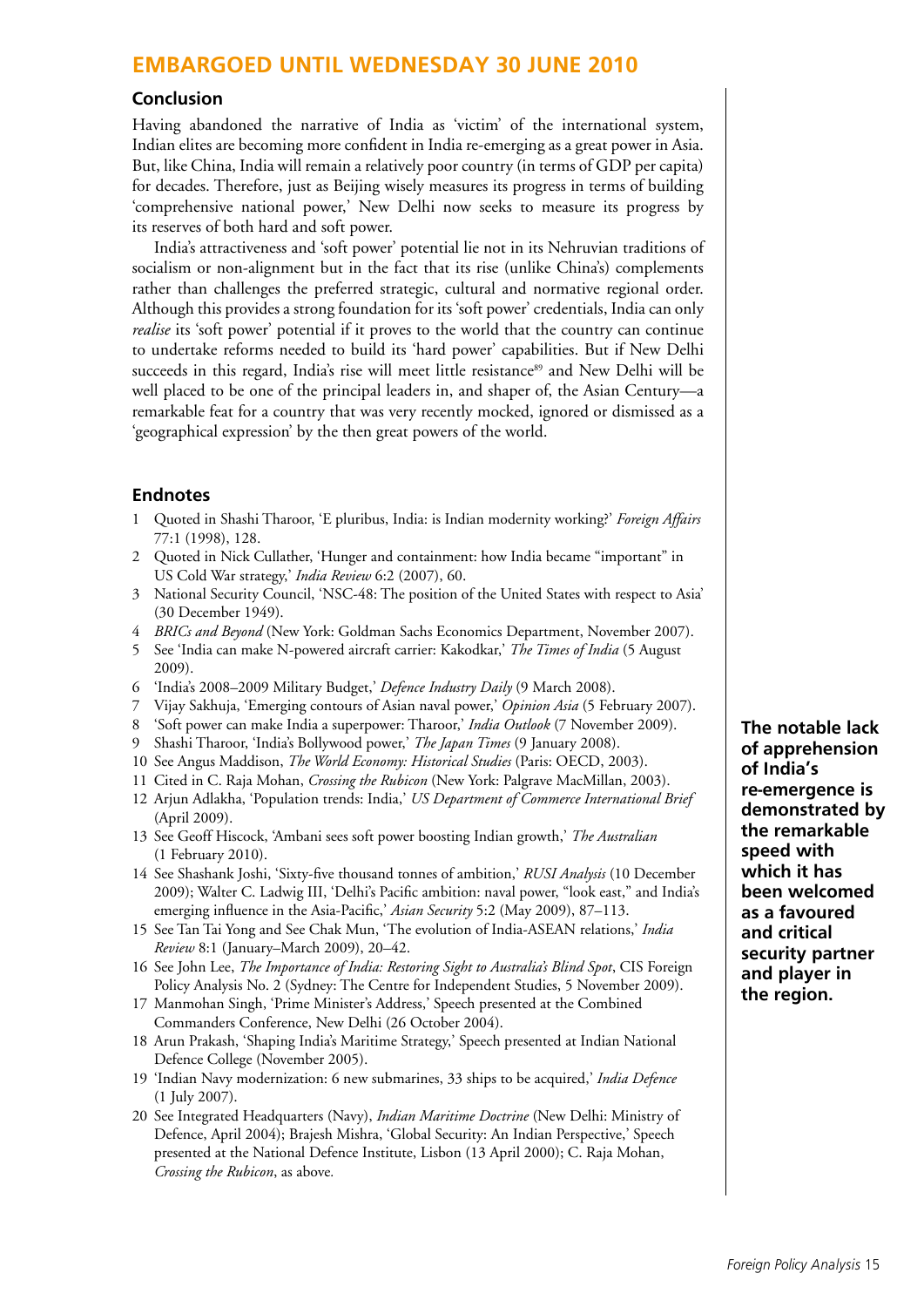- 21 See William S. Cohen and Maurice R. Greenberg, *Smart-Power in US-China Relations* (Washington, D.C.: Center for Strategic and International Studies (CSIS), 2009).
- 22 See John Lee, 'An exceptional obsession,' *The American Interest* (May/June 2010); Andrew C. Kutchins, et al., *Chinese Soft Power and its Implications for the United States* (Washington, D.C.: Center for Strategic and International Studies (CSIS), 2009).
- 23 Christian Wagner, *From Hard to Soft Power?* Working Paper No. 26 (Heidelberg: Heidelberg Papers in South Asian and Comparative Politics, March 2005).
- 24 See Joseph S. Nye Jr., *Soft Power: The Means to Success in World Politics* (New York: Public Affairs, 2004).
- 25 See Robert A. Dahl, 'The concept of power,' *Behavioural Sciences* 2:3 (1957).
- 26 Joseph S. Nye Jr., 'The benefits of soft power,' *Harvard Business School Working Knowledge* (2 August 2004).
- 27 Shashi Tharoor, 'Indian strategic power: soft,' *The Huffington Post* (26 May 2009).
- 28 Lee Kuan Yew, 'India's peaceful rise,' *Forbes* (24 December 2007).
- 29 Joseph S. Nye Jr., *The Paradox of American Power: Why the World's Only Superpower Can't Go It Alone* (Oxford: Oxford University Press, 2002).
- 30 Raymond Aron, *The Imperial Republic: The United States and the World 1945–1973* (London: Little Brown and Company, 1974), 304.
- 31 See Thomas J. Christensen, 'Shaping the choices of a rising China: recent lessons for the Obama administration,' *The Washington Quarterly* 32:3 (2009).
- 32 See John Lee, *The Fantasy of Taming China's Rise*, CIS Foreign Policy Analysis No. 3 (Sydney: The Centre for Independent Studies, 6 May 2010).
- 33 Michael Mandelbaum, *Democracy's Good Name: The Rise and Risks of the World's Most Popular Form of Government* (New York: Public Affairs, 2007).
- 34 Manjeet S. Pardesi, 'Understanding the rise of India,' *India Review* 6:3 (2007), 211.
- 35 'Japan-India partnership vital to East Asia,' *Yomiuri Shimbun* (15 December 2006).
- 36 See Sanjaya Baru, 'India-United States relations under the Obama administration,' *ISAS Insights* 38 (10 November 2008).
- 37 Edward Luce, *In Spite of the Gods: The Strange Rise of Modern India* (London: Little Brown Book Group, 2006), 23.
- 38 Jacques E.C. Hymans, 'India's soft power and vulnerability,' *India Review* 8:3 (2009), 252. Note that Hymans makes this observation somewhat critically.
- 39 Amit Baruah, 'India has legitimate interests in Southeast Asia: George Yeo,' *The Hindu* (24 January 2007).
- 40 See 'Indian navy engages US and Russia away from home,' Press Release (Press Information, Government of India, 29 March 2007); P.S. Suryanaryana, 'Aircraft carrier on a friendly mission,' *The Hindu* (3 August 2005); 'India, South Korea military exercise in July,' *India Defence* (27 March 2006).
- 41 See Amanda Hodge, 'Stephen Smith aims for India war game,' *The Australian* (15 October 2009).
- 42 See John Lee, 'An ASEAN Invasion,' *The National Interest* (May/June 2007).
- 43 Karl F. Inderfurth, 'Breaking more naan with Delhi: the next stage in US-India relations,' *The National Interest* (November–December 2007).
- 44 See 'Background briefing by administration officials on US-South Asia relations' (US Department of State, 25 March 2005); 'US to help India become major world power,' *SiliconIndia* (1 April 2005).
- 45 See Joseph S. Nye Jr., 'Springing Tiger,' *India Today* (2 October 2006); Rajat Pandit, 'Navy makes a "blue-water" mark,' *The Times of India* (7 January 2005).
- 46 For example, see BBC's special on ['Putting India's election coverage into motion'](http://www.bbc.co.uk/blogs/theeditors/2009/04/putting_indias_election_covera.html) (26 April 2009); 'In the Indian election, 700m voters, 28 days, 250,000 police: world's biggest democratic poll begins,' *The Guardian* (16 April 2009).
- 47 'Beijing lashes out at western media coverage of China,' *Agence France Presse* (22 August 2003), as cited in Ingrid d'Hooge, 'The rise of China's public diplomacy,' Clingendael Diplomacy Paper 12 (The Hague: Clingendael Diplomatic Studies Programme (CDSP), July 2007), 18.
- 48 'State Council Information Office says western media coverage has taken a turn for the better,' *Xinhua News Agency* (24 June 2006).
- 49 See Preeti Bhattacharji, *Olympic Pressure on China* (New York: Council on Foreign Relation, 2008).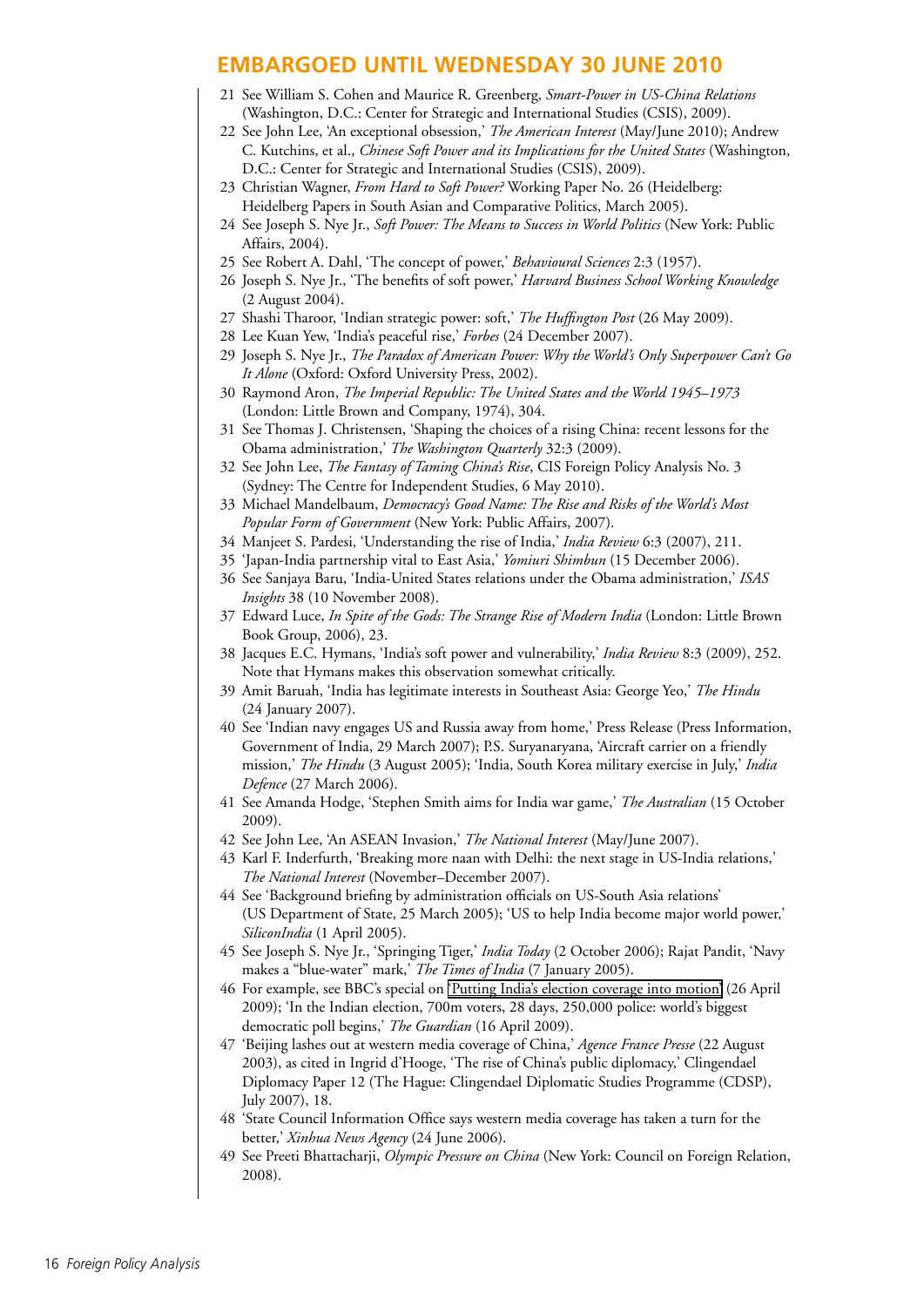- 50 'Chinese democracy in action: making sure that China's supreme legislative body is toothless,' *The Economist* (25 February 2010).
- 51 See T.V. Paul and Baldev Raj Nayar, *India in the World Order: The Search for Major Power Status* (Cambridge: Cambridge University Press, 2003).
- 52 Cited in Jacques E.C. Hymans, 'India's Soft Power and Vulnerability,' as above, 253.
- 53 Holland Gateway, *[Holland Nation Brands Index 2009 Report](http://www.hollandgateway.nl/downloads/0000/0006/Holland_2009_Nation_Brands_Index_Report.pdf)* (New York: GfK Roper Media and Public Affairs 2009). China was ranked 22 in 2009 compared to 28 in 2008.
- 54 2010 Index of Economic Freedom, *[Ranking the Countries](http://www.heritage.org/index/Ranking.aspx)* (2010).
- 55 Transparency International, *[Corruption Perceptions Index 2009, Regional Highlights: Asia-](http://www.transparency.org/content/download/51016/816540/file/2009 CPI.pdf)[Pacific](http://www.transparency.org/content/download/51016/816540/file/2009 CPI.pdf)* (2009).
- 56 *The United States and the Rise of China and India* (Chicago: The Chicago Council, 2007).
- 57 Stephen Cohen, *India: Emerging Power* (Washington, D.C.: Brookings Institution Press, 2002), 26.
- 58 See Sumit Ganguly and Manjeet S. Pardesi, 'India rising: what is New Delhi to do?' *World Policy Journal* 24:1 (Spring 2007), 10.
- 59 See Amit Kumar, 'Commentary on India's soft power and diaspora,' *International Journal on World Peace* (September 2008).
- 60 See Jagdish N. Bhagwati, 'India's rise: the role of the diaspora,' Council on Foreign Relations Asian Unbound blog, http://blogs.cfr.org/asia/2010/02/05/indias-rise-the-role-ofthe-diaspora/#more-296 (5 January 2010).
- 61 This is not to say that the messages coming out of China are uncritically received by foreign audiences.
- 62 See Thomas Lum, *Social Unrest in China* (Washington, D.C.: Congressional Research Service, 2006).
- 63 This is an unofficial estimate given to me by a Chinese official.
- 64 CIA Library, *The World Factbook*, [www.cia.gov/library/publications/the-world-factbook/](http://www.cia.gov/library/publications/the-world-factbook/fields/2172.html) [fields/2172.html.](http://www.cia.gov/library/publications/the-world-factbook/fields/2172.html)
- 65 See Yasheng Huang, *Capitalism with Chinese Characteristics* (Cambridge: Cambridge University Press, 2008).
- 66 See Barun Mitra, 'Pull the land issue out from under the Maoists,' *The Wall Street Journal* (20 April 2010).
- 67 See 'Rising India: challenges and constraints,' *CSS Analysis in Security Policy* (May 2010).
- 68 See Matthieu Bussiere and Arnaud Mehl, *China's and India's Roles in Global Trade and Finance: Twin Titans for the New Millenium?* (Paris: European Central Bank, 2008).
- 69 Note that closer economic relations can also create frictions, which is now occurring between China and the United States. However, the point remains that the economic interaction between China and countries such as the United States and Australia has been a net gain for China's reputation as a rising power.
- 70 ['Trade between China, ASEAN hits \\$202.6 bln, three years ahead of schedule,'](http://news.xinhuanet.com/english/2008-01/16/content_7433400.htm) Xinhuanet (16 January 2008).
- 71 Office of the United States Trade Representative, 'China,' Public and Media Affairs, http:// www.ustr.gov/countries-regions/china.
- 72 See 'India share in global trade to go up to 3%,' *The Hindu* (27 August 2009).
- 73 See Matthieu Bussiere and Arnaud Mehl, *China's and India's Roles in Global Trade and Finance*, as above.
- 74 Government of India, Department of Industrial Policy & Promotion, Ministry of Commerce and Industry (New Delhi), [http://dipp.nic.in/fdi\\_statistics/india\\_fdi\\_index.htm.](http://dipp.nic.in/fdi_statistics/india_fdi_index.htm)
- 75 'China's 2008 FDI rises to US\$92.4 billion,' *China Briefing* (15 January 2009).
- 76 India Brand Equity Foundation (IBEF), 'India and US,' [www.ibef.org/india/indiaus.aspx](http://www.ibef.org/india/indiaus.aspx) (May 2010).
- 77 See Joshua Kurlantzick, *Charm Offensive: How China's Soft Power is Transforming the World* (New Haven: Yale University Press, 2007).
- 78 See Sumit Ganguly and Manjeet S. Pardesi, 'Explaining sixty years of India's foreign policy,' *India Review* 8:1 (2009).
- 79 See *Australia's Diplomatic Deficit* (Sydney: Lowy Institute for International Policy, 2009), 19.
- 80 'Interview: Chile to Embrace Confucius Institute,' *Xinhua* (27 August 2008).
- 81 'China to host second Confucius Institute Conference,' *Xinhua* (12 June 2006).
- 82 Madhusree Chatterjee, 'India projecting its soft power globally: ICCR chief,' *The Indian* (7 October 2009).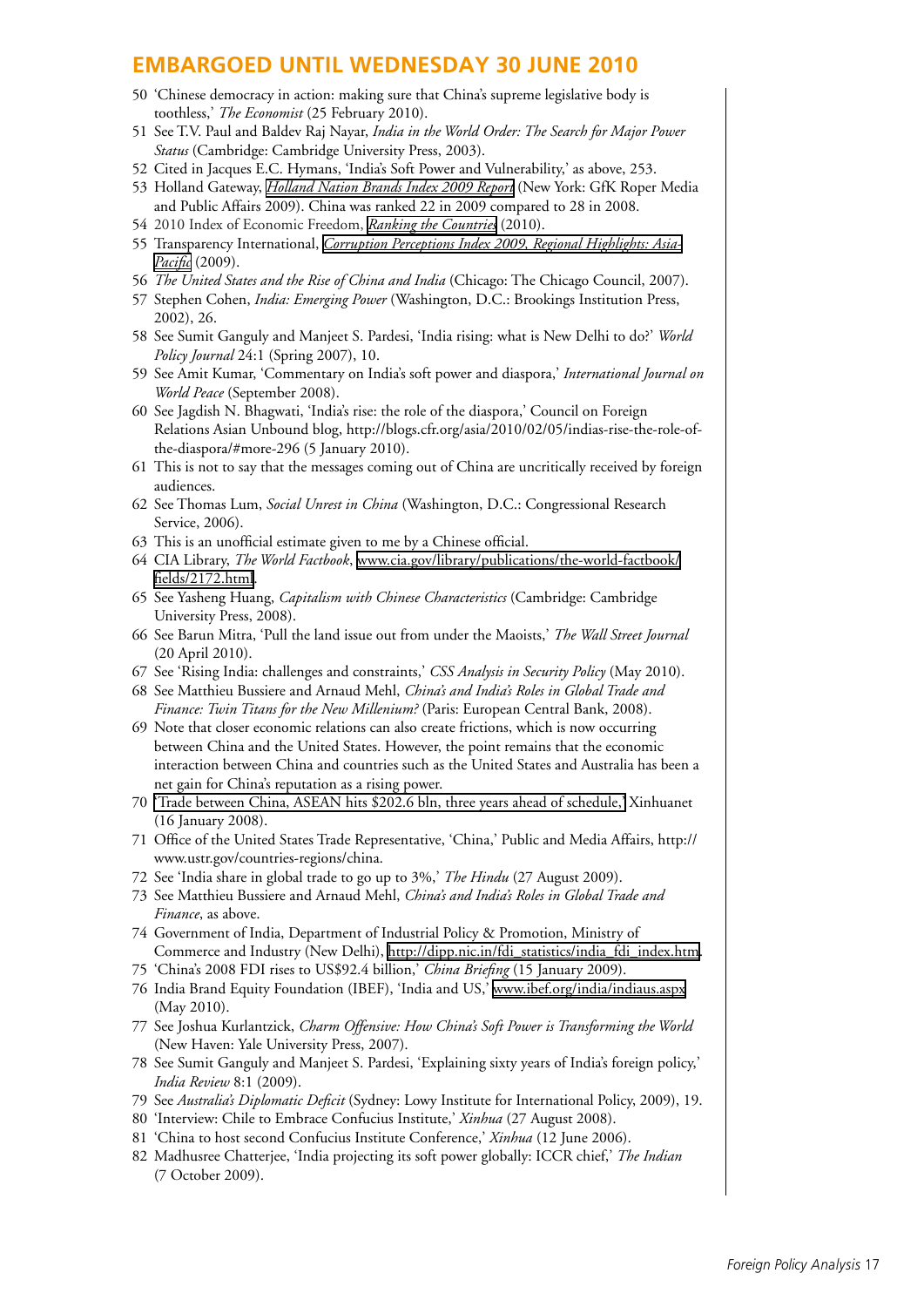- 83 Saurabh Shukla, 'Soft power: India's renewed thrust on cultural diplomacy is aimed at showcasing its dazzling diversity to maximise its strategic gains,' *India Today* (30 October 2006).
- 84 Cited in Robin J. Walker, *Awakening Tiger: India's Quest for Expanded Influence in the World*  (Monterey: Naval Postgraduate School, March 2008), 39.
- 85 See 'Indian Silicon Valley startups ride on innovation to beat slowdown,' *The Economic Times* (10 January 2010).
- 86 See 'Australia commends India disapora's contribution,' *The Indian* (23 June 2008).
- 87 For example, see Arthur Rubinoff, 'The state of political science and security studies of India in the United States: increased importance but declining academic attention,' *India Review* 5:1 (2006).
- 88 As above.
- 89 With the exception of China, Pakistan and possibly other states such as Bangladesh.